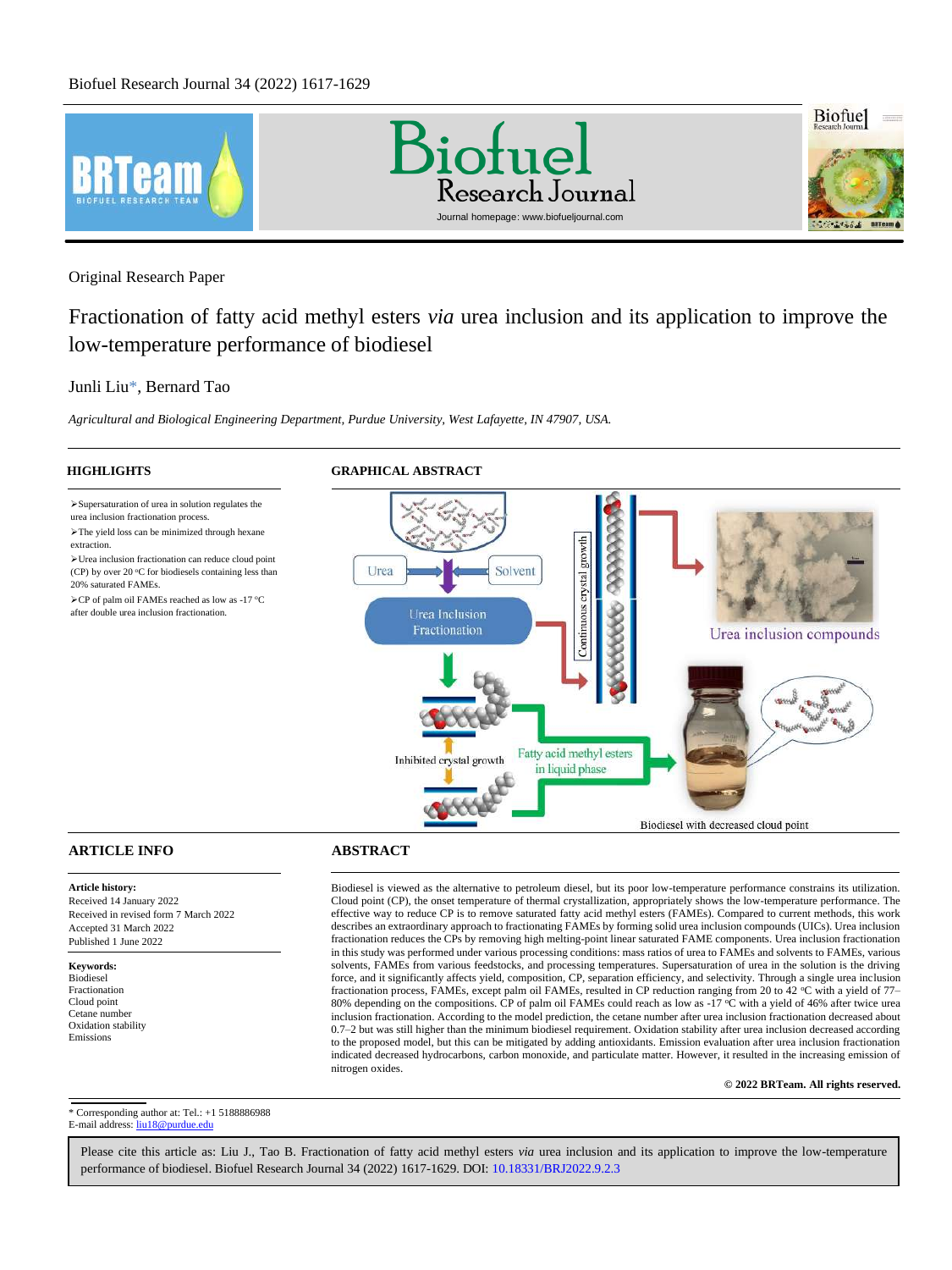# *Liu and Tao / Biofuel Research Journal 34 (2022) 1617-1629*

# **Contents**

| <b>Abbreviations</b> |                                                                   |                                               |                                                                     |
|----------------------|-------------------------------------------------------------------|-----------------------------------------------|---------------------------------------------------------------------|
| <b>BMEP</b>          | Break mean effective pressure                                     | $MW_{U}$                                      | Molecule weight of urea                                             |
| <b>CFPP</b>          | Cold filter plugging point                                        | $MW_{C18:1}$                                  | Molecule weight of C18:1                                            |
| <b>CN</b>            | Cetane number                                                     | $MW_{C18:2}$                                  | Molecule weight of C18:2                                            |
| CP                   | Cloud point                                                       | $MW_{C18:3}$                                  | Molecule weight of C18:3                                            |
| $DU_m$               | Modified degree of unsaturation                                   | <b>Symbols</b>                                |                                                                     |
| <b>FAMEs</b>         | Fatty acid methyl esters                                          | $\alpha$                                      | Ratio of initial weight of urea to initial weight of FAMEs          |
| <b>FFAs</b>          | Free fatty acids                                                  | $\beta$                                       | Ratio of initial weight of solvent to initial weight of FAMEs       |
| <b>FID</b>           | Flame ionization detection                                        | $m_{FAMES}^0$                                 | Initial weight of FAMEs                                             |
| ID                   | Internal diameter                                                 | $m^0_{FAME,i}$                                | Weight of i <sup>th</sup> FAME in initial FAMEs                     |
| <b>LTFT</b>          | Low-temperature flow test                                         | $m_{L\text{-}FAME,i}$                         | Weight of i <sup>th</sup> FAME in L-FAMEs                           |
| L-FAMEs              | FAMEs in liquid phase after urea inclusion fractionation          | $m_{S\text{-}FAME,i}$                         | Weight of i <sup>th</sup> FAME in S-FAMEs                           |
| <b>NR</b>            | Not reported                                                      | $m_{\scriptscriptstyle Solvent}^0$            | Initial weight of solvent                                           |
| <b>S-FAMEs</b>       | FAMEs in solid UICs after urea inclusion fractionation            | $m_{U}^{0}$                                   | Initial weight of urea                                              |
| PP                   | Pour point                                                        | $m_{U/F,i}$                                   | Mass ratio of urea to i <sup>th</sup> FAME in UIC                   |
| <b>SCSF</b>          | The straight-chain saturated factor                               | $m_{U-L}$                                     | Weight of urea in the saturated solution                            |
| UIC                  | Urea inclusion compound                                           | $m_{UIC}$                                     | Weight of UICs                                                      |
| <b>Nomenclatures</b> |                                                                   | $x_{C18:1}$                                   | Weight percentage of C18:1                                          |
| C16:0                | Methyl palmitate                                                  | $x_{C18:2}$                                   | Weight percentage of C18:2                                          |
| C16:1                | Methyl palmitoleate                                               | $x_{C18:3}$                                   | Weight percentage of C18:3                                          |
| C18:0                | Methyl stearate                                                   | $\boldsymbol{x}_{\textit{L}-\textit{FAME},i}$ | Weight percentage of i <sup>th</sup> FAME in L-FAMEs                |
| C18:1                | Methyl oleate                                                     | $x_{S-FAME,i}$                                | Weight percentage of i <sup>th</sup> FAME in S-FAMEs                |
| C18:2                | Methyl linoleate                                                  | $x_U^{\mathcal{S}}$                           | Solubility of urea in solution                                      |
| C18:3                | Methyl linolenate                                                 | $x_U^0$                                       | Initial mass fraction of urea in the solution                       |
| $C_{c=c}$            | Carbon double bonds concentration                                 | $T_{m}$                                       | Melting point                                                       |
| Cn:1                 | Methyl esters with 1 double bond and carbon chain<br>length of n  | $\varepsilon_i$                               | Selectivity of i <sup>th</sup> FAME in urea inclusion fractionation |
| Cn:2                 | Methyl esters with 2 double bonds and carbon chain<br>length of n | $\sigma$                                      | Driving force of urea inclusion fractionation                       |
| Cn:3                 | Methyl esters with 3 double bonds and carbon chain<br>length of n | $\eta_i$                                      | Separation efficiency of i <sup>th</sup> FAME                       |
| $MW_{FAME,i}$        | Molecule weight of i <sup>th</sup> FAME                           | $\gamma_i$                                    | Stoichiometry of urea in urea inclusion fractionation               |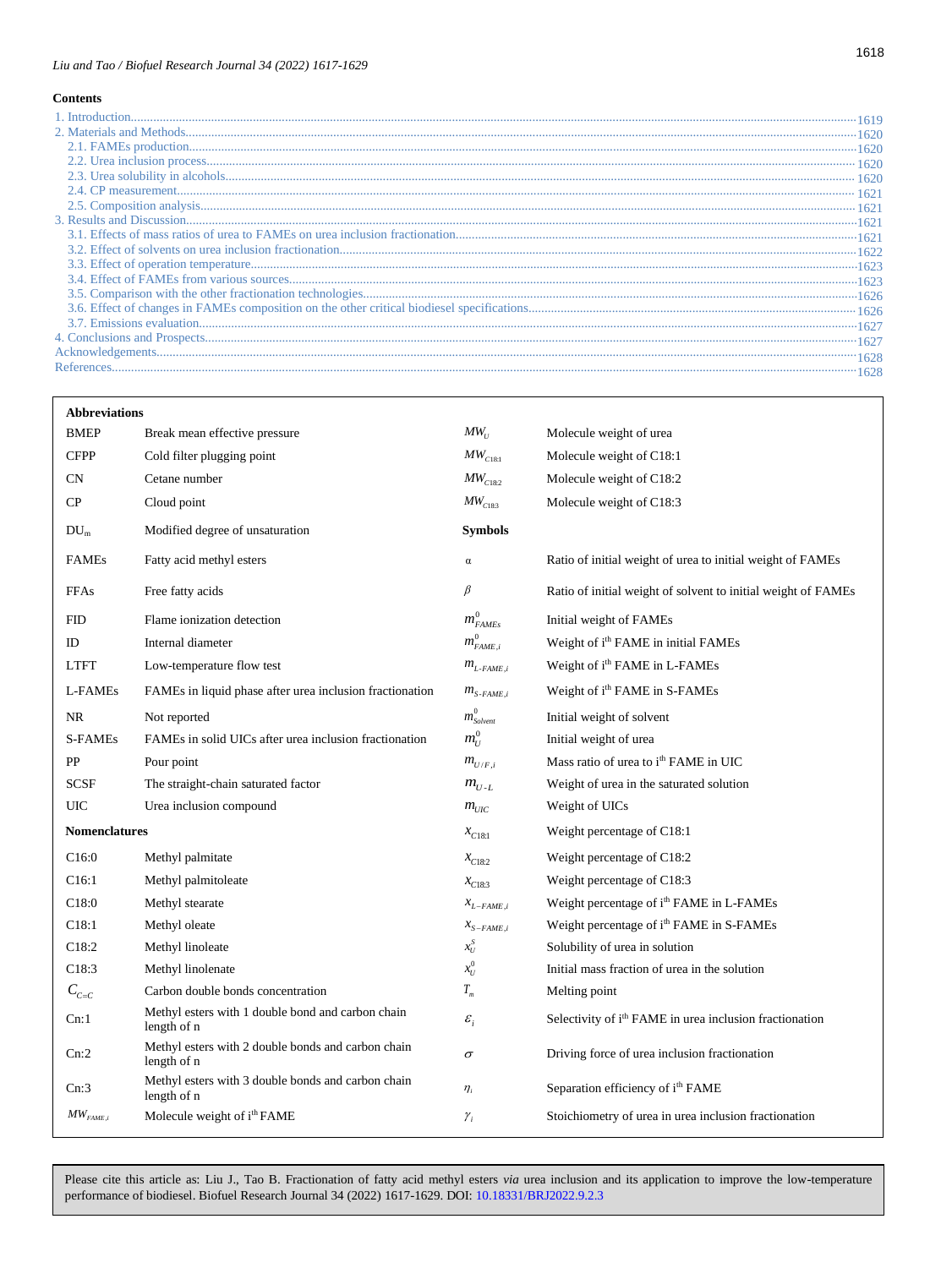# <span id="page-2-0"></span>**1. Introduction**

Elevated concerns about environmental problems associated with the widespread use of fossil fuels (Vohra et al., 2021; Thurston, 2022) have prompted intensive research on alternative renewable energy to meet the continuously growing demands. Biodiesel is viewed as the alternative to diesel fuels, which account for approximately 24% of transportation fuel and 21% of total crude oil consumption in the United States. Biodiesel conversion technology depends on feedstocks' free fatty acids (FFA) content. Transesterification with alcohols under catalytical conditions is a state-of-theart method for FFA less than 2% in feedstocks (Sharma and Singh, 2009; Atabani et al., 2012). Otherwise, to inhibit the saponification, the esterification under acid catalytic conditions is carried out to convert FFA to fatty acid esters (Silitonga et al., 2014; Bai et al., 2022). Then, the transesterification is performed similarly to the low FFA feedstocks. The annual biodiesel production has been about 1.8 billion gallons since 2018 (Monthly Energy Review, 2022), and the primary feedstock is soybean oil, which accounts for over 60% of total feedstocks (Monthly Biodiesel Production Report, 2021). The other feedstocks include canola oil, corn oil, poultry, and tallows (Monthly Biodiesel Production Report, 2021). Methanol is the primary alcohol used in biodiesel production, and biodiesel comprises a mixture of fatty acid methyl esters (FAMEs) after the reactions. However, the FAMEs compositions are constrained by the source of oils/fats. The major FAMEs shown in **[Figure 1](#page-2-1)** include methyl palmitate (C16:0), methyl palmitoleate (C16:1), methyl stearate (C18:0), methyl oleate (C18:1), methyl linoleate (C18:2), and methyl linolenate (C18:3). According to the melting points, FAMEs can be separated into highmelting-point and low-melting-point FAMEs. In addition, FAMEs can be divided into linear saturated FAMEs and nonlinear unsaturated FAMEs according to the molecular structure. Linear saturated FAMEs have high melting points, but nonlinear unsaturated FAMEs have low melting points. The variance in the composition of the FAMEs can significantly affect the biodiesel's qualities, such as low-temperature performance.

<span id="page-2-1"></span>

Fig. 1. Structures and the melting points of the major FAMEs in biodiesel (Foon et al., 2006; Sigma-Aldrich: http://www.sigmaaldrich.com/US/en/product/sigma/p9667).

Though biodiesel owns renewability and sustainability, its poor lowtemperature performance constrains the utilization scopes. With the surrounding temperature decreasing, FAMEs with high-melting points tend to form solid crystals, and these crystals can block filters and lines. Four standards in ASTM D 6751 are used to evaluate the low-temperature performance: CP, pour point (PP), cold filter plugging point (CFPP), and low-temperature flow test (LTFT). **[Table 1](#page-2-2)** shows the low-temperature performance of biodiesel produced from various feedstocks. CP appropriately describes the physical phase change concerning the temperature compared to other standards. CP of biodiesel ranges from -5 to 21 °C for various feedstocks. Therefore, biodiesel generally has a higher CP than  $#2$  diesel (-7 to -28 °C) and  $#1$  diesel (-40 °C) (Nowatzki et al., 2019). Low-temperature performance needs to be improved to further promote biodiesel utilization.

<span id="page-2-2"></span>

|--|--|

Low-temperature performance of biodiesel from various feedstocks.

|                            | Low-temperature performance |                              |                                |                                |                                           |  |
|----------------------------|-----------------------------|------------------------------|--------------------------------|--------------------------------|-------------------------------------------|--|
| <b>Biodiesel feedstock</b> | $\bf CP$<br>$(^{\circ}C)$   | <b>PP</b><br>$({}^{\circ}C)$ | <b>CFPP</b><br>$({}^{\circ}C)$ | <b>LTFT</b><br>$({}^{\circ}C)$ | Ref.                                      |  |
| Soy                        | 3                           | $-3$                         | 3                              | $-2$                           | Chiu et al. (2004);<br>Tang et al. (2008) |  |
| Canola                     | $-3$                        | $-4$                         | $-4$                           | <b>NR</b>                      | McCormick (2006)                          |  |
| Corn                       | $-3$                        | $-4$                         | $-7$                           | <b>NR</b>                      | Dunn (2009)                               |  |
| Palm                       | 15                          | 12                           | 9                              | <b>NR</b>                      | Boey et al. (2009)                        |  |
| Cotton seed                | 6                           | $\Omega$                     | 3                              | <b>NR</b>                      | Tang et al. (2008)                        |  |
| Rapeseed                   | $0$ to $-3$                 | $-6$ to $-9$                 | $-4$ to $-9$                   | NR.                            | Rashid and Anwar (2008)                   |  |
| Sunflower                  | 1.5                         | $-3$                         | $-2$                           | <b>NR</b>                      | Kalligeros et al. (2003)                  |  |
| Safflower                  | $-5$                        | $-7.5$                       | $NR*$                          | <b>NR</b>                      | Imahara et al. (2008)                     |  |
| Olive                      | $-2$                        | $-3$                         | $-6$                           | <b>NR</b>                      | Kalligeros et al. (2003)                  |  |
| Grease                     | 8                           | 6                            | $\mathbf{1}$                   | <b>NR</b>                      | McCormick (2006)                          |  |
| Poultry fat                | 7                           | 3                            | $\mathfrak{D}$                 | <b>NR</b>                      | Tang et al. (2008)                        |  |
| Tallow                     | 17                          | 15                           | $\mathbf Q$                    | 20                             | Foglia et al. (1997)                      |  |
| Lard                       | 13                          | 13                           | 11                             | <b>NR</b>                      | McCormick (2006)                          |  |
| Waste cooking oil          | 9                           | $-3$                         | <b>NR</b>                      | <b>NR</b>                      | Cetinkaya and<br>Karaosmanoğlu (2004)     |  |
| Jatropha curcas            | 20.2                        | 18                           | <b>NR</b>                      | <b>NR</b>                      | Nainwal et al. (2015)                     |  |

\* NR: Not Reported.

Methods to improve the low-temperature performance of biodiesel can be classified as physical methods and chemical methods. There are two types of physical methods: mixing/blending and phase changing. The former includes adding crystallization inhibition additives and blending with petroleum diesel, ethanol, and butanol. Additives have a limited effect on the CP since they only can change the crystal growth habits (Shrestha et al., 2008; Senra et al., 2019). Blending with diesel and other alcohols results in reducing the usage of biodiesel. In addition, the CPs of the mixtures depend on the fractions and properties of diesel and alcohols (Lapuerta et al., 2018; Hazrat et al., 2020). The other physical methods based on phase change are thermal crystallization and distillation. Thermal crystallization is performed to remove the high-melting-point components by decreasing the surrounding temperature (González Gómez et al., 2002; Tajima et al., 2021). Also, it is an energy-intensive process with extending operation time to reach the equilibrium for the separation. Solvent extraction combined with thermal crystallization was applied to reduce CP with different solvents (Dunn et al., 1997), such as hexane and isopropanol. The disadvantages of this method are the high consumption of solvents, difficulty in process control from the surrounding temperature change, and CP reduction limitations even with decreasing operation temperatures. Another phase-changing method is biodiesel distillation fractionation (Su et al., 2011; Yeong et al., 2021). Besides high energy consumption, this operation is inhibited by the poor separation of the FAMEs with 18 carbonchain in the fatty acid functional group because the difference in boiling points for these FAMEs is not significant. For all the phase change methods, saturated FAMEs are inevitable to residue in low CP portion due to phase equilibrium. As for the saturated FAMEs with high melting points, these methods have limited CP reduction. One chemical method is transesterification with longer carbon-chain alcohols (*vs* methanol), such as ethanol, propanol, butanol, and pentanol (Bouaid et al., 2014; Cardoso et al., 2014; Sierra-Cantor and Guerrero-Fajardo, 2017). This method reportedly decreases the CP by about 4 to 10  $^{\circ}$ C but increases the production cost. Another chemical method is the alkoxylation of unsaturated components (Smith et al., 2009). However, this method increases CP in most cases. Hence, sometimes, two or more methods should be combined to reduce the CP.

Urea forms solid guest/host complexes with linear aliphatic compounds called urea inclusion compounds (UICs). This method has been used for fatty acid separation (Hayes et al., 1998; Wang et al., 2020). FAMEs and fatty acids have similar structures with different functional groups: ester *vs* carboxylic acid. Since C16:0 and C18:0 are linear molecules, they preferentially form UICs *vs* nonlinear C16:1, C18:1, C18:2, and C18:3 molecules (see **[Fig. 1](#page-2-1)**). Therefore, urea inclusion fractionation can separate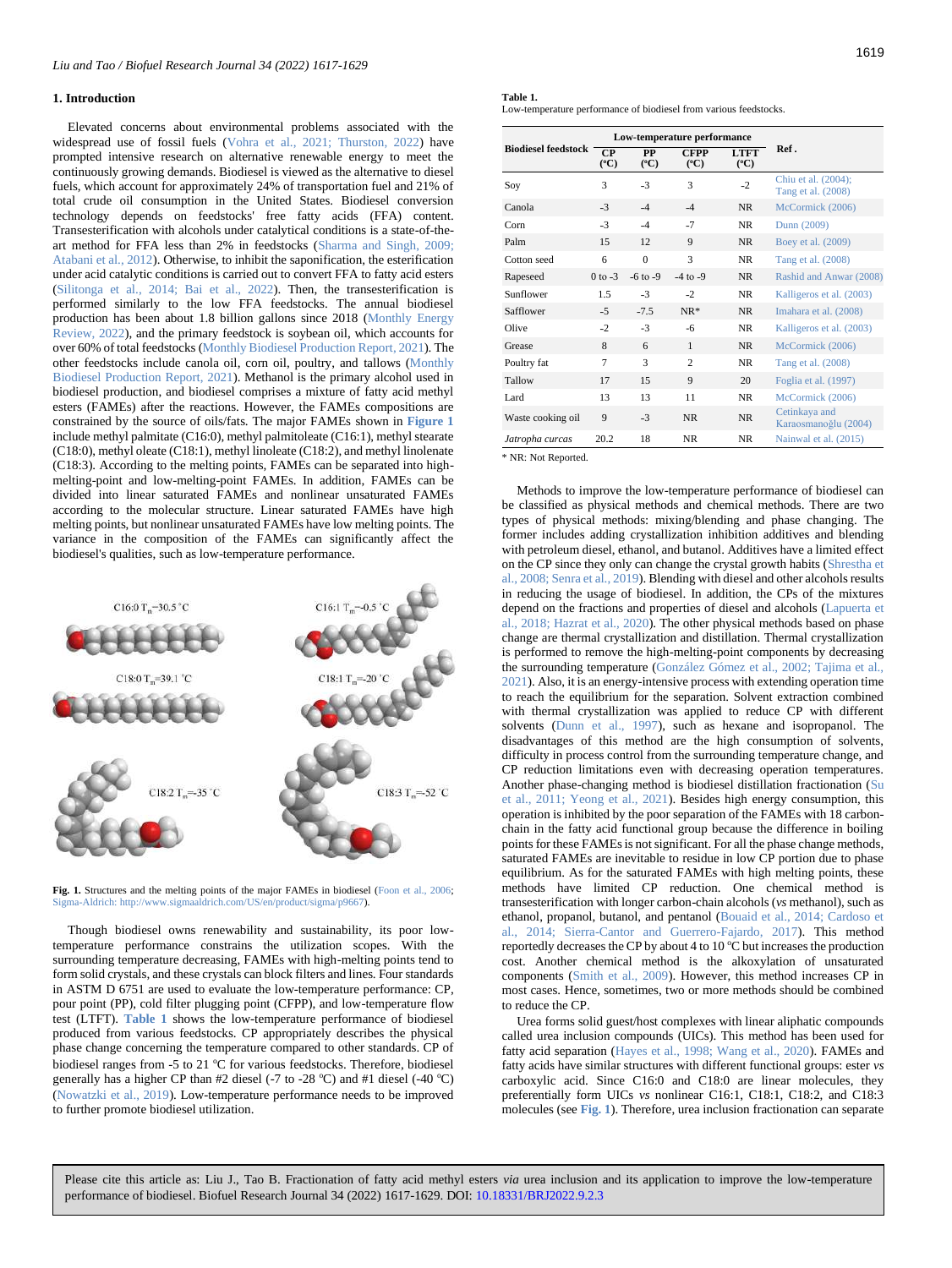saturated/unsaturated FAMEs, and the FAMEs in liquid solution (L-FAMEs) become unsaturated enriched. The unsaturated enriched FAMEs result in significantly reduced CPs, suitable for cold weather fuels. Previous studies applied urea inclusion to fractionate biodiesel from corn oil (Bi et al., 2010) and soybean oil (Bist et al., 2009) to reduce the CP. However, these studies were only focused on specific biodiesel types. As the fatty acid profiles significantly vary in the different feedstocks, urea inclusion for various feedstocks needs to be studied. In addition, these studies focused on lowering CP as low as possible instead of providing a reference for the process. Unsaturated FAMEs are versatile chemicals that are viewed as biodiesel with good low-temperature performance as well as the feedstocks for polymers and bio-lubricants. Therefore, it is essential to minimize the unsaturated FAMEs lost. This paper applied urea inclusion fractionation to separate FAMEs from various sources, and the effects of the ratios of urea to solvent to FAMEs and operation temperatures on the separation efficiency were quantified. The feasibility of producing biodiesel with low-temperature performance comparable to winter season diesel or #1 diesel was also investigated. In addition, the effects of urea inclusion fractionation on cetane number, oxidation stability, and emissions were evaluated.

## <span id="page-3-0"></span>**2. Materials and Methods**

# <span id="page-3-1"></span>*2.1. FAMEs production*

The catalyst solution was prepared by adding 5 g of potassium hydroxide (ACS, Sigma-Aldrich) to 115 mL of methanol (>99.9%, Mallinckordt Baker Inc.). Five hundred mL of oil from various sources (soybean oil, canola oil, corn oil, safflower oil, palm oil, grape seed oil, and flaxseed oil, purchased from a local grocery store) was added into a 1-L jacketed reaction system (CG-1949- X-300, Chemglass USA). The reaction vessel was connected to a heating/cooling circulator (8110, PolyScience, USA) to control the reaction temperature. The mixing speed was controlled by an overhead motor with the digital controller (CG-2033, Chemglass, USA). Once the oil temperature reached 50 °C, the catalyst solution was slowly added to the reactor within 30 min. Then, the mixture was heated to  $65^{\circ}$ C and continuously stirred at this temperature for 1 h to convert the oil to FAMEs. After the reaction, the reactor was heated to 75 °C to evaporate the residual methanol with a vacuum quickly. The mixture was transferred to a separation funnel and settled for 24 h for glycerol/FAMEs separation. The bottom glycerol layer was drained after settling, while the residual top FAMEs layer needed further treatments. The FAMEs layer was washed with 200 mL of distilled water containing 3 mL of acetic acid in a separatory funnel, and the aqueous phase was drained after 1-h settling. Then, 200 mL of distilled water was poured into the funnel, and the aqueous layer was drained after setting for 1 h. This step was repeated until the water layer in the funnel became clear. Then, the dehydration of the hydrated FAMEs was performed in a rotary evaporator (BUCHI, Switzerland).

#### <span id="page-3-2"></span>*2.2. Urea inclusion process*

The scheme of the urea inclusion process is shown in **[Figure 2](#page-3-4)**. The solvents used in this study were methanol (>99.9%, Mallinckordt Baker Inc.), ethanol (>99.9%, Mallinckordt Baker Inc.), and n-propanol (>99%, Mallinckordt Baker Inc.). The weight of FAMEs was fixed at 50 g in all experiments. However, the weight of urea (>99%, Mallinckordt Baker Inc.) and solvents varied according to their mass ratios concerning FAMEs. FAMEs from vegetable oils were produced as shown in the previous section, but FAMEs from chicken fat and waste cooking oil were purchased from a local biodiesel company. The mass ratio of urea to FAMEs varied from 0 to 1, while the mass ratio of solvent to FAMEs varied from 3 to 5. The mixture of urea, FAMEs, and solvent in a 1-L flask was heated to form a homogenous solution with the maximum temperatures limited to  $5^{\circ}$ C less than the boiling points of the solvents to prevent evaporation. Then, the solution was cooled down to room temperature (about 20 °C) or 0 °C by using ice, and the resulting solid/liquid mixture was separated by filtration. Two hundred mL hexane was used to rinse the UICs to minimize the L-FAMEs yield loss.

The solvent in the liquid filtrate was removed by a rotary evaporator (BUCHI, Switzerland). The residual was placed into a separatory funnel, and 200 mL of distilled water was added with mixing to remove residual urea and solvent, followed by removal of the water layer after 0.5-h settling. This step was repeated several times until the water layer became clear. The bottom layer was drained, and the top layer was put into a rotary evaporator (BUCHI, Switzerland) to remove the moisture to obtain L-FAMEs. The solid residual in the filtration was mixed with hot water to decompose the UICs. Then, the mixture was transferred to a separation funnel, and 150 mL of hexane was added to maximize the recovery of the FAMEs. The hexane was recovered in a rotary evaporator after the hexane layer was transferred, and the residual liquid was the FAMEs in solid UICs after urea inclusion fractionation (S-FAMEs). The compositions of L-FAMEs and S-FAMEs were analyzed according to the method mentioned in the following section.

# <span id="page-3-3"></span>*2.3. Urea solubility in alcohols*

Urea solubility in alcohols was measured at 0 and 20  $^{\circ}$ C. Two hundred g of alcohol was put into a 500 mL flask, and about 60 g of urea was added to the solution. The capped flask was placed in a heating/cooling circulator (Polyscience 9702, Polyscience, USA) at the given temperature for 24 h. A certain amount of liquid solution was moved to another flask and weighed. The alcohol was evaporated by a rotary evaporator (BUCHI, Switzerland), and the residual urea was measured. Urea solubility was determined by the ratios of residual urea weight to the solution's weight.



<span id="page-3-4"></span>**Fig. 2.** Scheme of the cooling urea inclusion process.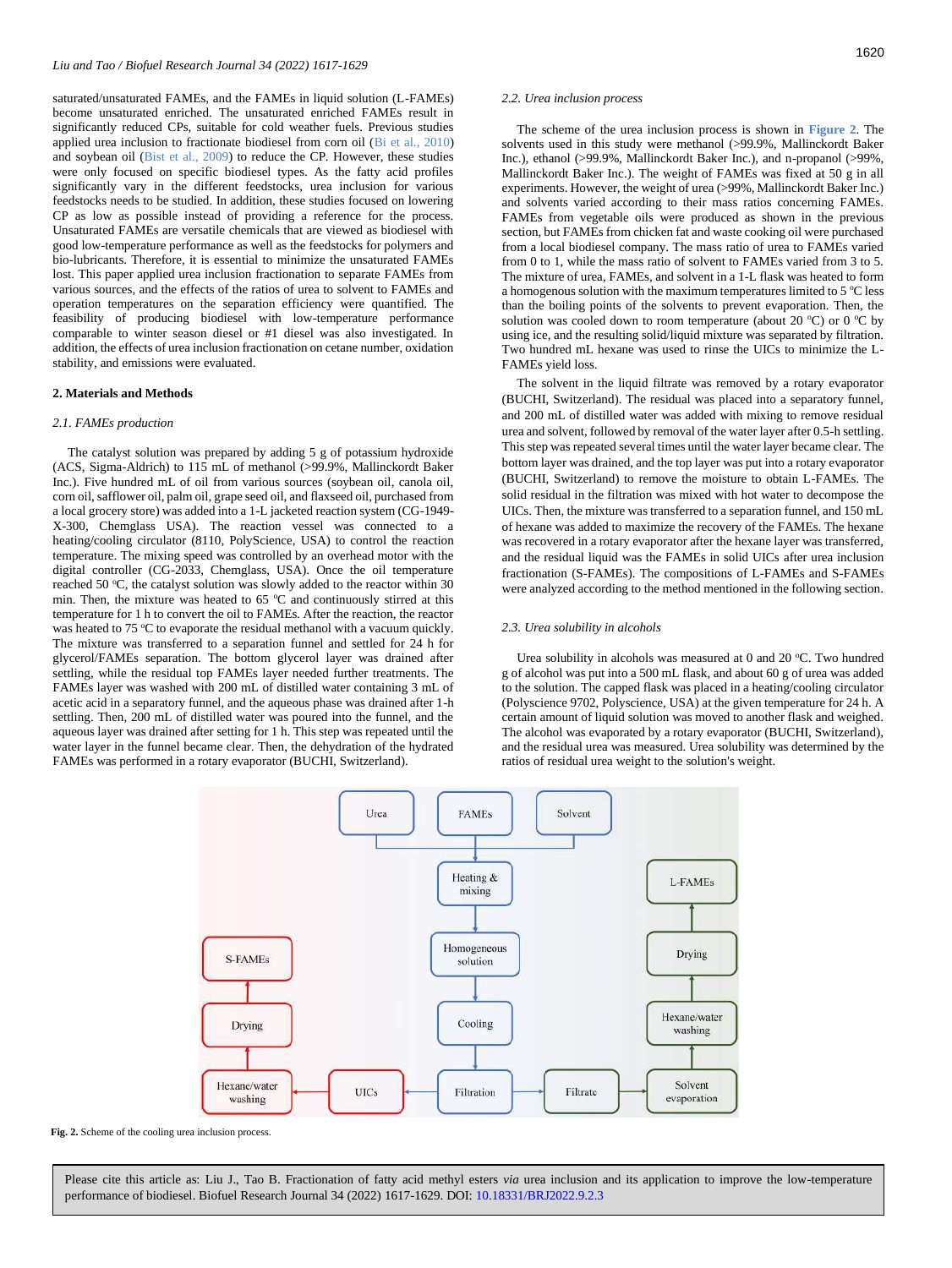#### <span id="page-4-0"></span>*2.4. CP measurement*

For measuring CP values in the range of 20 to -40  $\degree$ C, a CPA-T30 cloud point analyzer (Phase Technology, Richmond, Canada) was used. For CP values less than -40 °C, CP was measured according to the ASTM D 2500. For the samples tested by ASTM D 2500, dry ice with ethanol was used to control the bath temperature, and a 5 mL sample in a 100 mL glass tube was placed in a stainless-steel cylinder. The stainless-steel cylinder was dipped into the bath to chill the sample. The temperature (i.e., CP temperature) was recorded when the first crystal was visually observed.

### <span id="page-4-1"></span>*2.5. Composition analysis*

The composition of FAMEs was determined by gas chromatography (GC Trace Ultra, Thermo Scientific Inc., Milan, Italy) using an RTX-5 column (7 M×0.32 mm ID) and flame ionization detection (FID). The column temperature was increased to 220 °C at 30 °C/min after being kept at 130 °C for 0.5 min. Then, the column temperature ramped up to 250  $^{\circ}$ C at 10  $^{\circ}$ C/min after being held at 220 °C for 1 min. The column temperature was maintained at 250 °C for 4 min. Both the injection temperature and FID temperature were 250  $^{\circ}$ C.

## <span id="page-4-2"></span>**3. Results and Discussion**

#### <span id="page-4-3"></span>*3.1. Effects of mass ratios of urea to FAMEs on urea inclusion fractionation*

Urea is the crucial component in urea inclusion as it forms the hexagonal host structure around the guest molecules. UIC formation depends on the supersaturation in the solutions, and the supersaturation can be achieved by lowering the solution temperature. The mass ratio of the initial amount of urea to the initial amount of FAMEs is defined as  $\alpha$  (**[Eq. 1](#page-4-4)**).

<span id="page-4-4"></span>
$$
\alpha = m_U^0 / m_{FAMEs}^0
$$
 Eq. 1

where  $\alpha$  is the ratio of the initial weight of urea to the initial weight of FAMEs,  $m_U^0$  the initial weight of urea, and  $m_{FAMEs}^0$  the initial weight of FAMEs.

For  $\alpha$  less than 0.2, no UICs were formed because urea was not supersaturated in the solution. Therefore, the FAMEs compositions did not change (**[Fig. 3a](#page-4-5)**). For α greater than 0.4, urea became supersaturated in the solution to form UICs, and the fractions of solid UICs increased with α (**[Fig.](#page-4-5)  [3b](#page-4-5)**). Moreover, α significantly changed the compositions of L-FAMEs and S-FAMEs (**[Fig. 3](#page-4-5)**). Generally, linear saturated FAMEs, C18:0 and C16:0, decreased in L-FAMEs with α, while nonlinear polyunsaturated FAMEs, C18:2 and C18:3, increased in L-FAMEs with α. However, the nonlinear monounsaturated FAME, C18:1, slightly increased to the maximum for  $\alpha$  at 0.8, but then it started to decrease. The particular change of C18:1 resulted from the significant decrease in linear saturated FAMEs and the relatively high linearity of C18:1 compared to polyunsaturated FAMEs. C18:0 in S-FAMEs continuously decreased with  $\alpha$ , while C16:0 had the maximum for  $\alpha$  at 0.8. Meanwhile, the unsaturated FAMEs kept approximately constant before increasing to  $\alpha$  above 0.8. This phenomenon indicated that C18:1 became the main FAME in UICs when insignificant or no saturated FAMEs existed in FAMEs.

The capability of urea inclusion fractionation in removing FAMEs to form UICs increased with the mass ratios of urea to FAMEs (**[Fig. 4a](#page-5-1)**). The preference for moving components from liquid solutions to solid UICs follows the order:  $C18:0 > C16:0 > C18:1 > C18:2 > C18:3$ . A similar trend was reported in a previous report (Bi et al., 2010). The crystals can continue to grow for linear components, but crystal growth is inhibited by the bent structures caused by the carbon double bonds (**[Fig. 1](#page-2-1)**). Separation efficiency, defined in **[Equation 2](#page-4-6)**, was applied to quantify the preference of various FAMEs to form UICs in urea inclusion fractionation. With the saturated FAMEs being fractionated out from the solution, CPs of the residual L-FAMEs decreased with the mass ratios of urea to FAMEs (**[Fig. 4a](#page-5-1)**).

The driving force of urea inclusion fractionation is the supersaturation of urea under given conditions. The solubility of urea in methanol/FAMEs was quantified as the mass fraction of urea in the liquid phase after urea inclusion fractionation in **[Equation 3](#page-4-7)**. The driving force was quantified as the difference between the initial urea mass fraction in solution and the final urea solubility



<span id="page-4-5"></span>**Fig. 3.** Effect of mass ratio of urea to FAMEs (α) on the compositions of FAMEs in the liquid phase (L-FAMEs) and FAMEs in UICs (S-FAMEs) (wt%), yields of L-FAMEs, and UIC fraction under the processing conditions of soy FAMEs (50 g), urea (0, 10, 20, 30, 40, and 50 g), methanol (200 g), and UIC formation temperature (0 °C); (a) compositions and yields of L-FAMEs and **(b)** compositions of S-FAMEs and mass fraction of UICs.

in the liquid solutions (**[Eq. 4](#page-4-8)**). According to **[Figure 4b](#page-5-1)**, the solubility of urea in methanol/FAMEs is less than that in pure methanol. The solubility of urea (mass fraction) in pure methanol at temperatures close to  $0^{\circ}$ C is 0.071 (Lee and Lahti, 1972). Moreover, the solubility in the methanol/FAMEs solution was affected by the compositions of FAMEs. The solubility of urea in methanol/FAMEs solution increased as the saturated FAMEs fractions decreased. The driving force was linearly increased with the mass ratios of urea to FAMEs (**[Eq. 5](#page-5-2)**).

With driving forces increasing, urea fractionation preferred the saturated FAMEs to the unsaturated FAMEs to be transferred to solid UICs. Consequently, the CPs of L-FAMEs decreased. The driving force quantified the urea fractionation process as the solid-liquid phase equilibrium. Furthermore, according to a previous report (Bi et al., 2010), the equilibrium could be viewed as a fast process, as the time had less effect on the final composition.

<span id="page-4-6"></span>
$$
\eta_i = m_{L-FAME,i} / m_{FAME,i}^0
$$
 Eq. 2

<span id="page-4-7"></span>
$$
x_U^S = m_{U \text{-}L} / (m_{\text{Solvent}}^0 + m_{L\text{-}FAMEs} + m_{U \text{-}L})
$$
 Eq. 3

<span id="page-4-8"></span>
$$
\sigma = m_U^0 / \left( m_{\text{Solvent}}^0 + m_{\text{FAMEs}}^0 + m_U^0 \right) - x_U^S
$$
 Eq. 4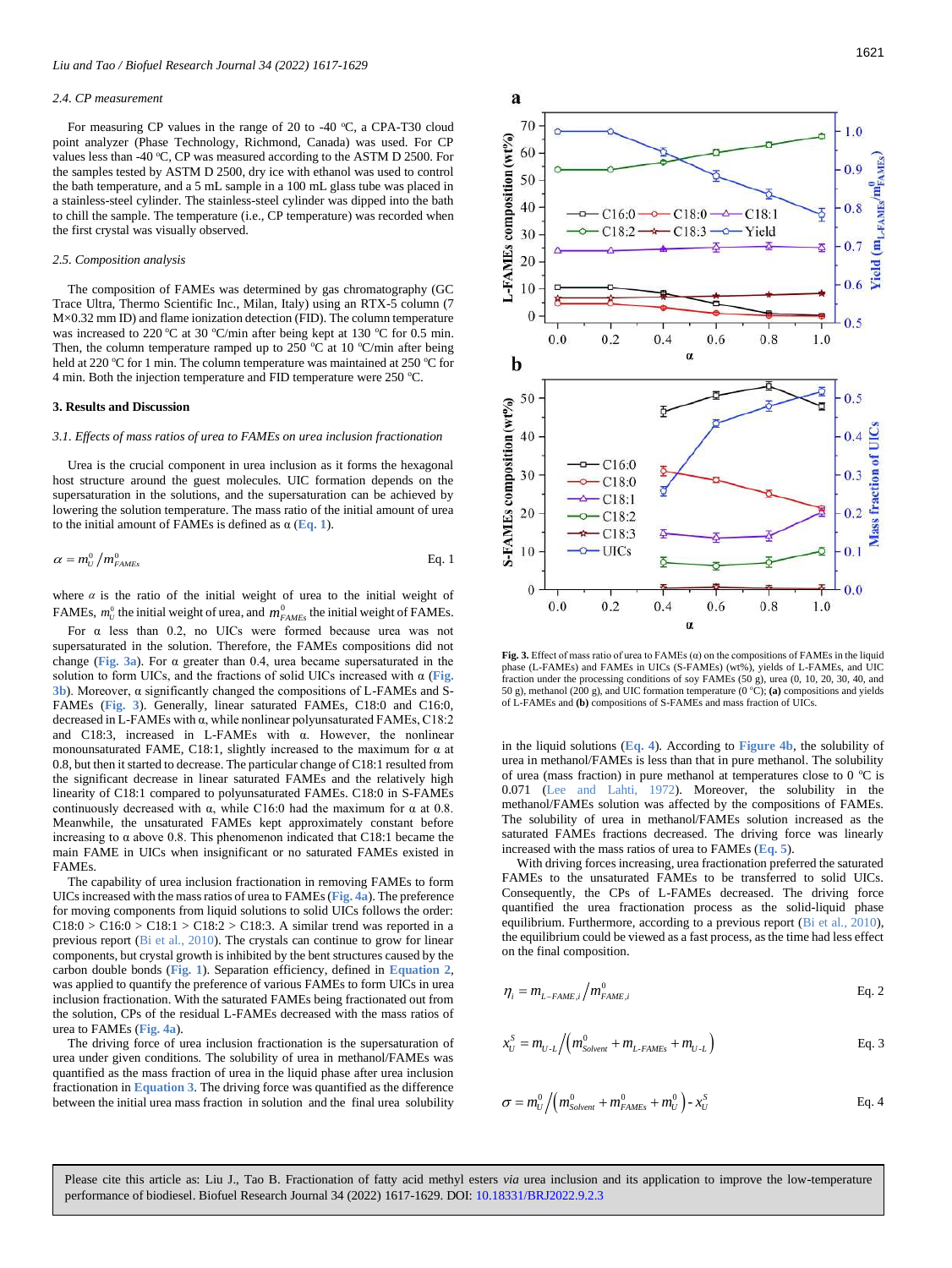

<span id="page-5-1"></span>**Fig. 4.** Effect of mass ratio of urea to FAMEs (α) on the separation efficiency (ηi), CP, and driving force (σ) for urea inclusion fractionation under the processing conditions of soy FAMEs (50 g), urea (0, 10, 20, 30, 40, and 50 g), methanol (200 g), and UIC formation temperature (0 °C); (**a**) separation efficiency and CP, and **(b)** driving force analysis.  $x_U^0$ : initial mass fraction of urea in the solution;  $x_{U-M}^S$ : solubility of urea in methanol; and  $x_{U-F/M}^S$ : solubility of urea in methanol/urea/FAMEs mixture.

$$
\sigma = 0.116 \times \alpha - 0.015 \qquad R^2 = 0.985 \qquad \text{Eq. 5}
$$

where  $\eta_i$  is the separation efficiency of i<sup>th</sup> FAME,  $m_{L\text{-}FAME,i}$  the weight of i<sup>th</sup> FAME in L-FAMEs,  $m_{FAME,i}^0$  the weight of i<sup>th</sup> FAME in initial FAMEs,  $x_U^S$ the solubility of urea in solution,  $m_{U-L}$  the weight of urea in the saturated solution,  $m^0_{Solvent}$  the initial weight of solvent, and  $\sigma$  the driving force of urea inclusion fractionation.

# <span id="page-5-0"></span>*3.2. Effect of solvents on urea inclusion fractionation*

Urea inclusion fractionation depends on the urea supersaturation in the solution. Besides ratios of urea to FAMEs, the ratios of solvents and various types of solvents also altered the supersaturation by changing the solubility of urea in FAMEs/solvent mixtures. First, methanol was used as the solvent to dissolve the urea and FAMEs in urea inclusion, and the amount of methanol changed the solubility of urea in the solution with a fixed amount of urea and FAMEs. β is defined as the ratio of the initial weight of urea to the initial weight of solvent (**[Eq. 6](#page-5-3)**). **[Figures 5](#page-5-2)** and **[6](#page-6-2)** show that β could alter the urea inclusion fractionation by changing the solubility of urea in methanol/FAMEs solution. The driving force decreased with methanol increasing, which resulted in the decreasing capability to remove FAMEs, predominantly linear saturated FAMEs, from the liquid solution to solid UICs. Therefore, the yield and the

saturated FAMEs increased with the ratios of methanol to FAMEs, but the separation efficiency decreased. Besides separation efficiency, UIC formation



<span id="page-5-2"></span>**Fig. 5.** Effect of mass ratio of methanol to FAMEs (β) on the composition of FAMEs in the liquid phase (L-FAMEs), separation efficiency (ηi), yield, and CP under the processing conditions of soy FAMEs (50 g), urea (30 g), methanol (150, 200, and 250 g), UIC formation temperature (0 °C) and various mass ratios of methanol to FAMEs; (a) composition and yield of L-FAMEs, and **(b)** separation efficiency and CP.

preference can also characterize urea inclusion's selectivity, as shown in **[Equation 7](#page-5-4)**. The components preferred forming solid UICs for formation preference less than 1, such as C16:0 and C18:0. However, the components favored retaining in the liquid phase for the preference above 1. With the saturated FAMEs in L-FAMEs decreasing, CP decreased with the ratio of methanol to FAMEs. However, there was a minimum amount of solvent for the given amounts of urea and FAMEs. This research proved that no UICs could be formed without solvent in the solution because the amount of FAMEs did not change after the process. In addition, the existence of the minimum amount of solvent indicated that the crystal urea that did not dissolve in the solvent could not form UICs with host molecules. It was also proved by a previous study that yield and composition did not change when the amount of solvent was less than a certain level (Bi et al., 2010). This study revealed that the minimum  $β$  for  $α$  at 0.6 and 1 were 3 and 4, respectively.

<span id="page-5-3"></span>
$$
\beta = m_{\text{Solvent}}^0 / m_U^0 \qquad \qquad \text{Eq. 6}
$$

where  $\beta$  is the ratio of the initial weight of solvent to the initial weight of FAMEs.

<span id="page-5-4"></span>
$$
\varepsilon_i = x_{L-FAME,i} / x_{S-FAME,i}
$$
 Eq. 7

where  $\varepsilon$ <sub>i</sub> is the selectivity of i<sup>th</sup> FAME in urea inclusion fractionation,  $X_{L-FAME,i}$ , the weight percentage of ith FAME in L-FAMEs, and  $X_{S-FAME,i}$ the weight percentage of ith FAME in S-FAMEs.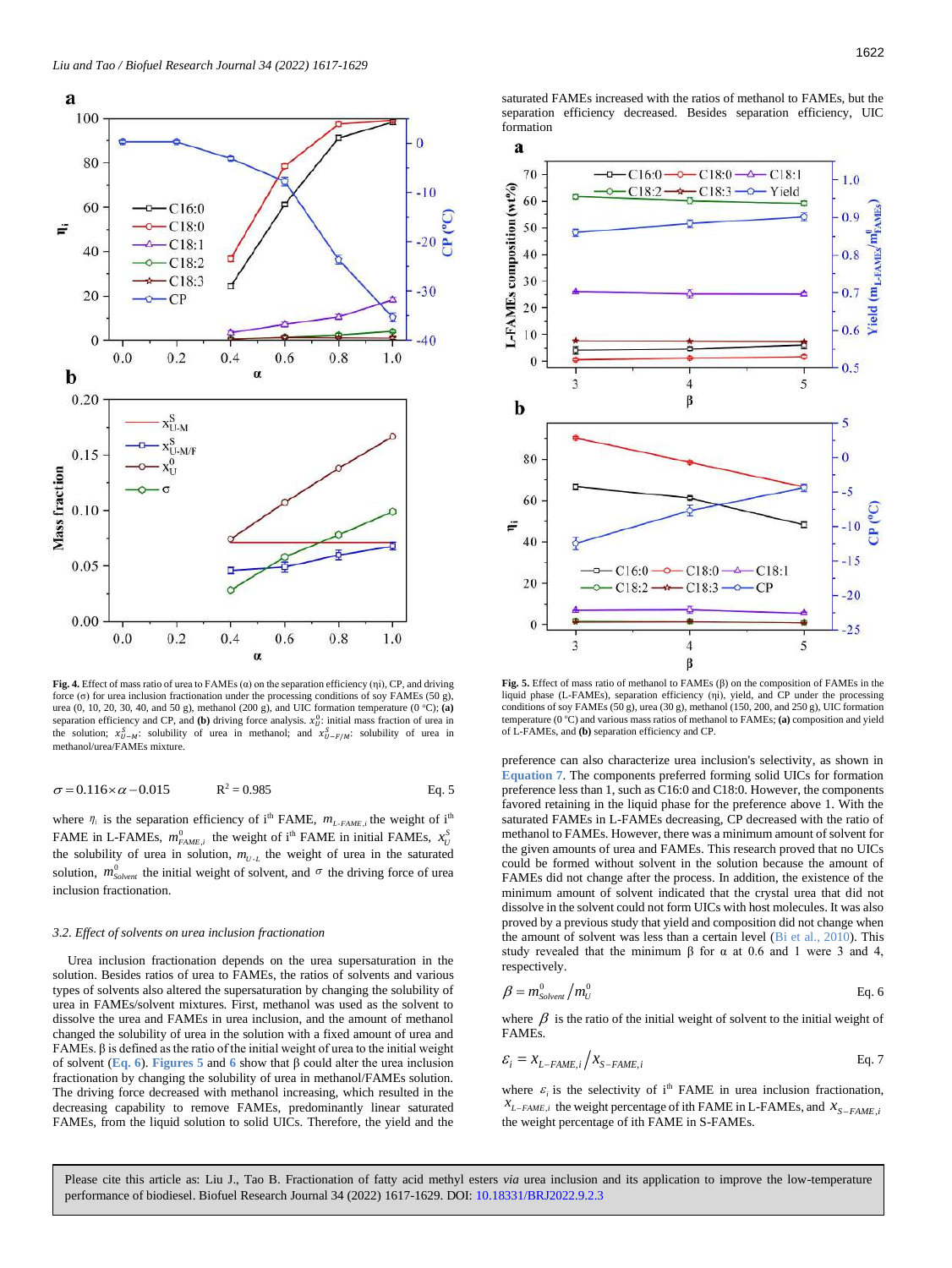

<span id="page-6-2"></span>**Fig. 6.** Effect of mass ratio of methanol to FAMEs (β) on UIC formation preference and driving force  $(\sigma)$  under the processing conditions of soy FAMEs (50 g), urea (30 g), methanol (150, 200, and 250 g), UIC formation temperature  $(0 °C)$  (a) UIC formation analysis and (b) driving force analysis. εi: selectivity of i<sup>th</sup> FAME in urea inclusion fractionation;  $x_0^0$ : initial mass fraction of urea in the solution;  $x_{U-M}^S$ : solubility of urea in methanol; and  $x_{U-F/M}^S$ : solubility of urea in methanol/urea/FAMEs mixture.

The driving force can be altered by changing the amount of solvent in the solution, as discussed in the previous section. Another way to alter the driving force based on the solvents is to perform urea inclusion fractionation under different solvents. Methanol, ethanol, and n-propanol were used in urea inclusion fractionation with the same mass ratios of urea to FAME to solvent, as shown in **[Figures 7](#page-6-3)** and **[8](#page-7-0)**. Urea solubility in pure solvents follows methanol  $>$  ethanol  $>$  n-propanol. The carbon chain length in solvents differs for various alcohols: 1 referred to methanol; 2 referred to ethanol; 3 referred to n-propanol. With FAMEs added to the solution, the solubility decreased, and the driving force increased with the carbon chain length. Therefore, the yield of L-FAMEs decreased with solvent carbon chain length. With the increasing solvent carbon chain length, the percentage of polyunsaturated FAMEs increased while the percentage of saturated and monounsaturated FAMEs decreased. Because most saturated FAMEs were fractionated out from the solution, monounsaturated FAME became the main component in UIC formation. This phenomenon could be informed by the UICs formation preference being close to 1. With the saturated FAMEs moving to solid UICs, CP decreased with increased solvent carbon chain length. Compared to the changing ratio of methanol to FAMEs, urea inclusion with a long carbon chain solvent could result in better separation. However, the urea level (mass ratio of urea to FAMEs in 1-propanol was limited to 0.6) was limited, and it required a higher heating temperature to make a homogenous solution for urea inclusion. Consequently, the processing amount could be inhibited, and the energy consumption could increase.



<span id="page-6-3"></span>**Fig. 7.** Compositions, yields, and CPs of L-FAMEs and separation efficiency (ηi) of urea inclusion fractionation with various solvents (1: methanol; 2: ethanol; 3: n-propanol) under the operation conditions of soy FAMEs (50 g), urea (30 g), solvent (200 g), and UIC formation temperature (0 °C) (a) composition and yield of L-FAMEs, and (b) separation efficiency and CPs.

#### <span id="page-6-0"></span>*3.3. Effect of operation temperature*

The urea inclusion temperature also changes the driving force by changing the urea solubility. Compared to operation at 0 °C, [Figure 9](#page-7-1) shows the changes in compositions, solubility, and driving force for operation temperature at 20 °C. Saturated FAMEs in L-FAMEs increased with temperature, but unsaturated FAMEs in FAMEs decreased with temperature. The changing behavior resulting from the solubility of urea in the FAMEs/methanol mixture increased with temperature. With the existence of FAME, the solubility of urea decreased compared to pure methanol. For the given conditions, the driving force decreased as the solubility increased. Consequently, the capability to remove the FAMEs, particularly the saturated FAMEs, was reduced. Meanwhile, the yield and CP increased with temperature.

# <span id="page-6-1"></span>*3.4. Effect of FAMEs from various sources*

Biodiesel is mainly produced from soybean oil in the United States, but there are other feedstocks for biodiesel production, such as animal fats, canola oil, corn oil, palm oil, and waste cooking oil. So, the feasibility of urea inclusion fractionation for these feedstocks should also be determined. In order to enlarge the utilization scope, some feedstocks with particular fatty acid profiles were also used in the present work, such as flaxseed oil with high C18:3, safflower oil with high C18:1 and minor C18:3, and grapeseed oil and sunflower oil with high C18:2 and minor C18:3. **[Figure](#page-8-0)  [10](#page-8-0)** presents the composition changes after urea inclusion fractionation. Through urea inclusion fractionation, saturated FAMEs significantly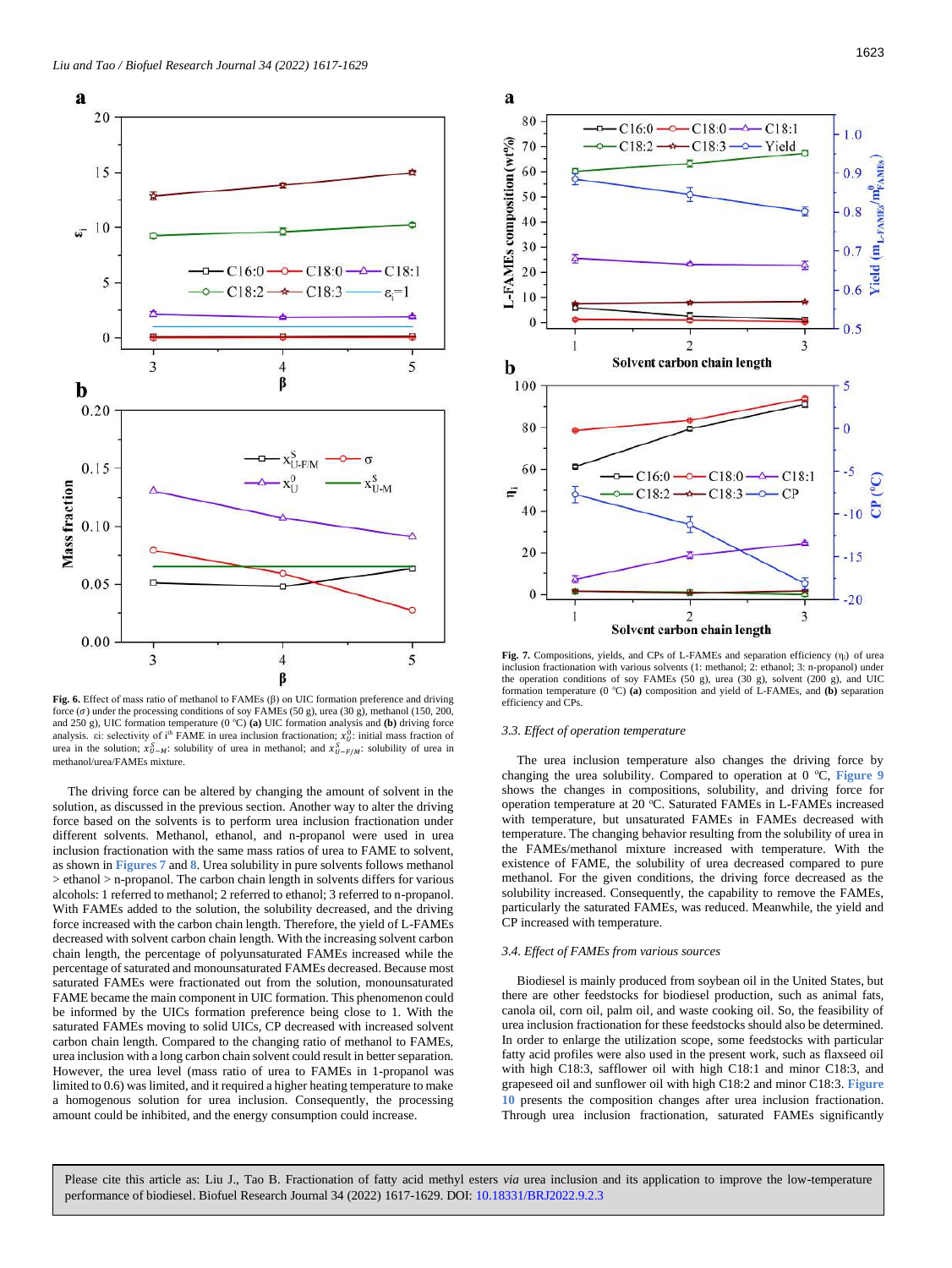

<span id="page-7-0"></span>**Fig. 8.** Effect of solvent type (1: methanol; 2: ethanol; 3: n-propanol) on UIC formation preference and driving force  $(\sigma)$  under the processing conditions of soy FAMEs (50 g), urea (30 g), solvent (200 g), UIC formation temperature (0 °C); (a) UIC formation analysis and (b) driving force analysis. ei: selectivity of i<sup>th</sup> FAME in urea inclusion fractionation;  $x_0^0$ : initial mass fraction of urea in the solution;  $x_{U-M}^S$ : solubility of urea in methanol; and  $x_{U-F/M}^S$ : solubility of urea in methanol/urea/FAMEs mixture.

decreased with the driving force of urea supersaturation. Meanwhile, the polyunsaturated FAMEs were enriched in L-FAMEs.

For saturated FAMEs percentages less than 20%, nearly all saturated FAMEs were fractionated out from L-FAMEs and CP was significantly reduced. For the same operation conditions, the yield of L-FAMEs varied, resulting from the FAMEs composition. High saturated FAMEs feedstocks had a lower yield. A pseudo physical reaction mechanism is proposed in **[Equation](#page-7-2)  [8](#page-7-2)** to infer the variance in yield for various feedstocks. The mass ratio of urea to FAME in UICs could be calculated from the mechanism presented in **[Equation](#page-7-3)  [9](#page-7-3)**. The stoichiometry coefficients of urea, the number of urea molecules per i<sup>th</sup> type of FAME molecule,  $\gamma_i$ , could show the required amount of urea to move i type of FAME out from the solution to form UICs. Therefore, linear regression of multi variables was performed to obtain the  $\gamma_i$  according to **[Equation 10](#page-8-1)**, and  $\gamma_i$  for various FAME is shown in **[Table 2](#page-7-4)**. Generally, the mass ratio of urea to FAMEs in UICs is about 3 for saturated FAMEs. However, the mass ratio of urea to FAMEs in UICs is less than 3. FAMEs with high saturated FAMEs (such as palm oil FAMEs) had a high driving force and resulted in less urea in the solution for the same operating conditions. Therefore, more FAMEs were transported to solid UICs, resulting in a lower yield of L-FAMEs (**[Fig.](#page-9-2) 11a**). However, FAMEs with low saturated FAMEs



<span id="page-7-1"></span>Fig. 9. Changes in FAMEs composition, driving force  $(\sigma)$ , and solubility under various operation temperatures (0 and 20  $^{\circ}$ C) with the process conditions: soy FAMEs (50 g), urea (30, 40, and 50 g), and methanol (200g); **(a)** composition change and **(b)** driving force analysis and driving force change.  $\alpha$ : mass ratios of urea to FAMEs;  $x_U^0$ : initial mass fraction of urea in the solution;  $x_{U-M}^S$ : solubility of urea in methanol;  $x_{U-F/M}^S(20 \text{ °C})$ : solubility of urea in methanol/urea/FAMEs mixture at 20 °C;  $\sigma$ (20 °C): urea inclusion fractionation driving force at 20 °C;  $\Delta \sigma$ : driving force difference between operation at 20 and 0 °C.

### <span id="page-7-4"></span>**Table 2.**

Molar ratio and mass ratio of urea to FAME in UICs.

|       |                    | <b>Experimental regression</b> |      | Ref.<br>(Schlenk, 1954) |
|-------|--------------------|--------------------------------|------|-------------------------|
|       | γi                 | mU/F,i                         | γi   | mU/F,i                  |
| C16:0 | $13.821 + 0.804$   | $3.069 \pm 0.178$              | 13.5 | 2.997                   |
| C18:0 | $15.001 \pm 1.581$ | $3.018 \pm 0.318$              | 14.8 | 2.978                   |
| C18:1 | $14.610\pm0.193$   | $2.960 \pm 0.039$              | 14.5 | 2.937                   |
| C18:2 | $13.478 \pm 1.284$ | $2.749 \pm 0.262$              | 14.2 | 2.896                   |
| C18:3 | $12.341 + 1.476$   | $2.534 \pm 0.303$              | 13.7 | 2.813                   |

(such as flaxseed oil FAMEs) had a lower driving force, and more urea was left in the liquid phase. Consequently, urea inclusion fractionation of these types of FAMEs resulted in a less yield of L-FAMEs. According to previous studies (Bi et al., 2010; Lee et al., 2014), the significant yield loss of L-FAMEs could result from hot water wash. This work minimized the yield loss by using hexane to rinse the UICs.

<span id="page-7-2"></span>
$$
\gamma_i U + FAME_i f \gamma_i U \cdot FAME_i
$$
 Eq. 8

<span id="page-7-3"></span>
$$
m_{U/F,i} = \gamma_i MW_U / MW_{FAME,i}
$$
 Eq. 9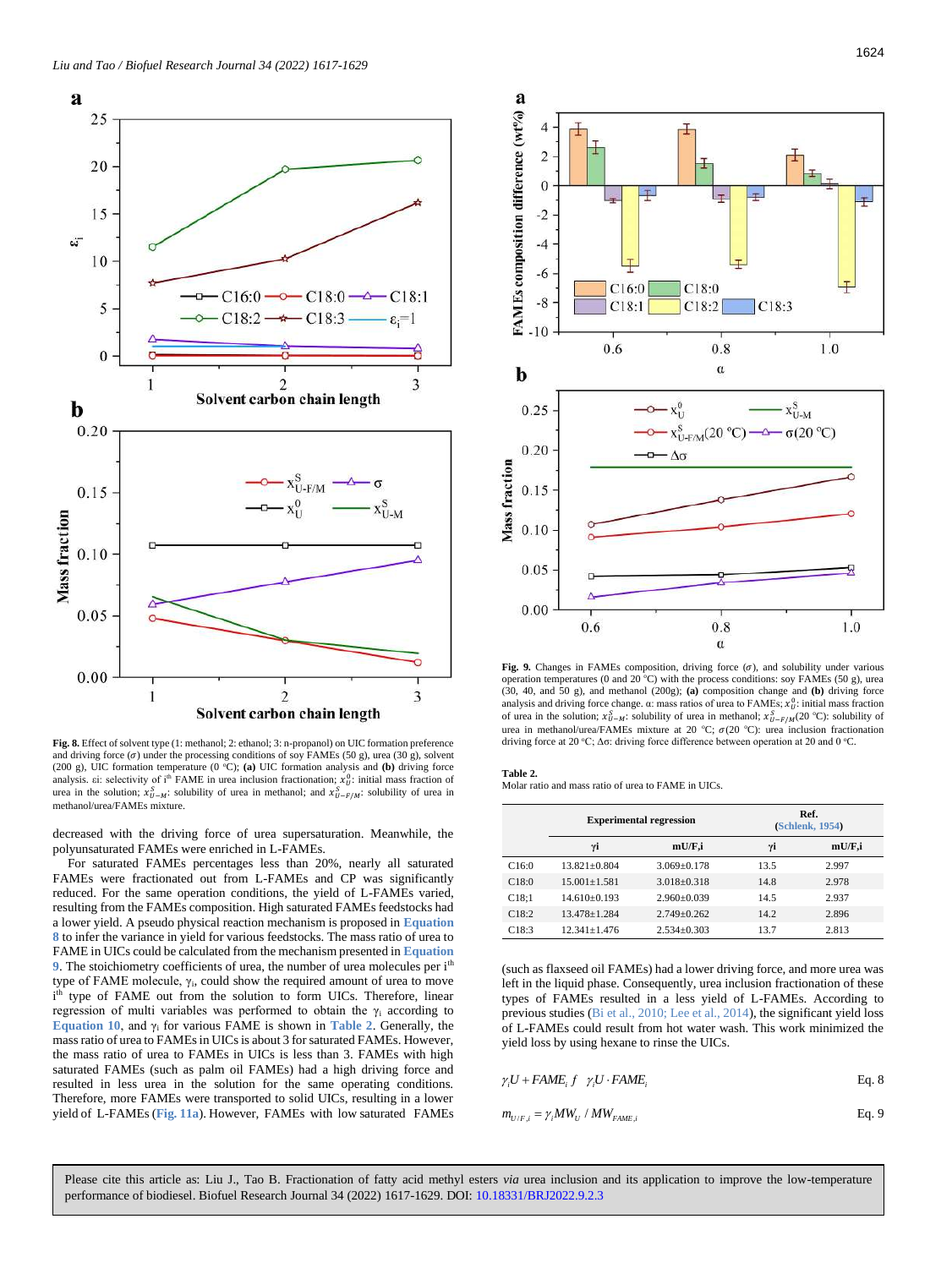

<span id="page-8-0"></span>Fig. 10. Comparison of the original FAMEs (O-FAMEs) composition to L-FAMEs after urea inclusion fractionation under the following operation conditions: FAMEs (50 g), urea (50 g), methanol (200 g), and operating temperature of 0 °C; (a) soybean oil FAMEs, (b) canola oil FAMEs, (c) corn oil FAMEs, (d) grape oil FAMEs, (e) flaxseed oil FAMEs, (f) high oleic safflower oil FAMEs, (g) palm oil FAMEs, **(h)** waste cooking oil FAMEs, and **(i)** chicken fat FAMEs.

<span id="page-8-1"></span>
$$
\gamma_i MW_U \left( m_{FAME,i}^0 x_{FAME,i}^0 - m_{L-FAME,i}^0 x_{L-FAME,i}^0 \right)
$$
 Eq. 10  

$$
/ MW_{FAME,i} = m_U^0 - m_{U-L}
$$

 $MW_{FAME,i}$  the molecule weight of i<sup>th</sup> FAME, and  $m_{U-L}$  the weight of urea in the saturated solution.

where  $\gamma$  is the stoichiometry of urea in urea inclusion fractionation,  $m_{U/F,i}$ the mass ratio of urea to i<sup>th</sup> FAME in UIC,  $MW_U$  the molecule weight of urea,

After single urea inclusion fractionation (operation conditions: mass ratio of urea to FAMEs to methanol at 1:1:4 and operation temperature at 0 °C), CP of L-FAMEs, except palm oil biodiesel, was generally lower than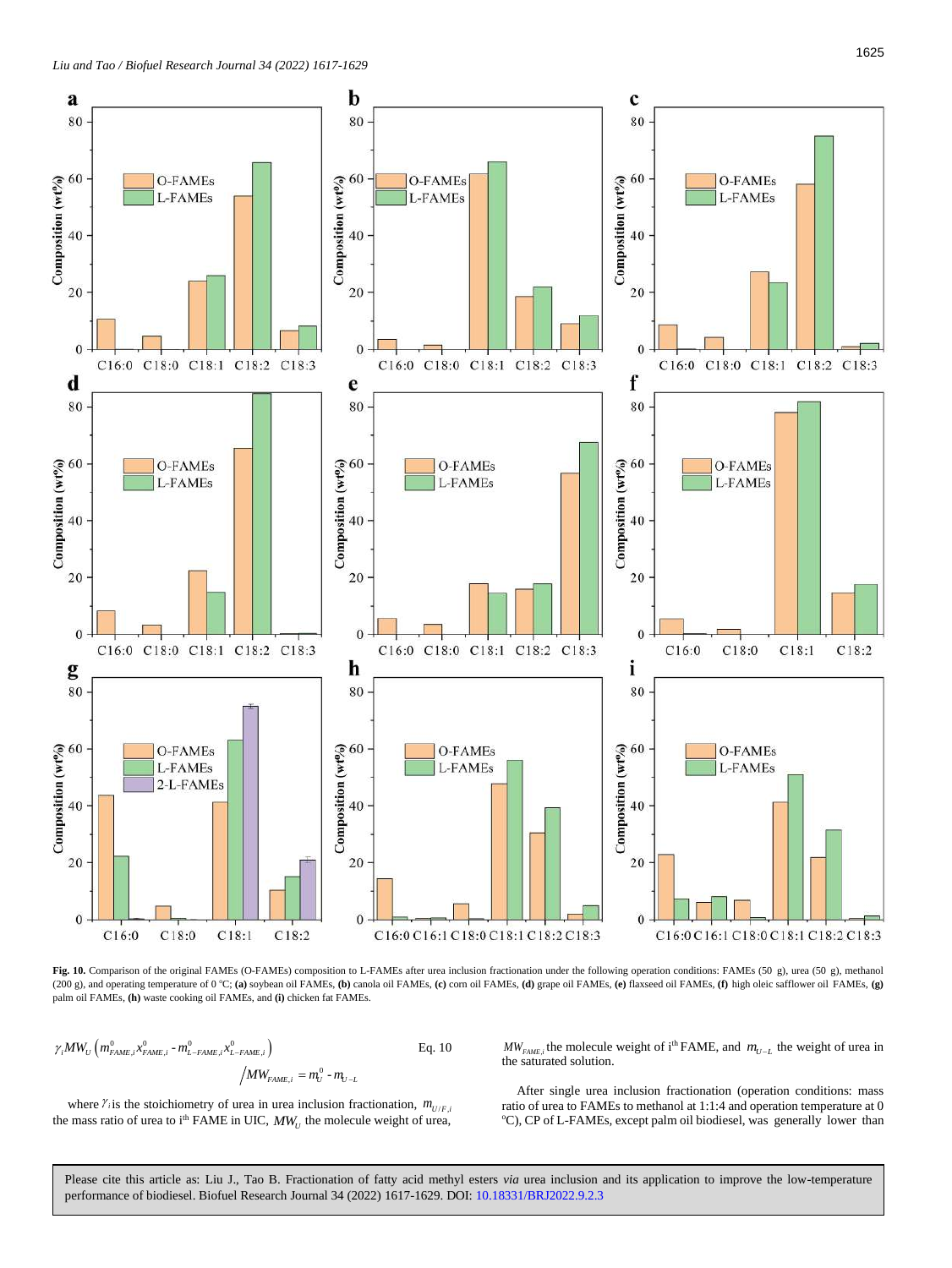

<span id="page-9-2"></span>**Fig. 11.** Effect of urea inclusion fractionation on FAMEs from various feedstocks under the processing conditions of FAMEs (50 g), urea (50 g), methanol (200 g), and operating temperature of 0 <sup>o</sup>C. **(a)** yield of L-FAMEs and **(b)** CPs of original FAMEs (O-FAMEs) and L-FAMEs produced from different oil/fat feedstocks.

-18 <sup>o</sup>C (**[Fig.](#page-9-2) 11b**), meeting the low-temperature performance requirement for winter season #2 diesel. In the case of palm oil biodiesel, the main saturated FAMEs could be removed after it underwent double times of urea inclusion. Then, after second urea inclusion, the CP of L-FAMEs could reach -17  $\degree$ C, and the yield was about 46%.

# <span id="page-9-0"></span>*3.5. Comparison with the other fractionation technologies*

The application of the blending method for improving biodiesel's lowtemperature performance possesses a major disadvantage, i.e., dependency of the blend's properties on the blended materials (diesel fuel, ethanol, butanol, etc.). On the other hand, additives have a limited effect on low-temperature performance at low dosages. These methods are not favorable because of increasing the production cost while offering little improvements in lowtemperature performance. Therefore, only the fractionation technologies are compared herein, i.e., distillation, winterization, and urea inclusion fractionation. As shown in **[Table 3](#page-9-3)**, urea inclusion fractionation offers the fastest production rate and high yields. In addition, urea inclusion was more flexible in operation as the urea amount could be changed to meet the requirements. In addition, multiple urea inclusion fractionations could be applied to ultra-high saturated FAMEs to produce FAMEs with good lowtemperature performance. Due to the equilibrium controlling distillation and winterization, the saturated FAMEs cannot be entirely removed from the mixtures. Therefore, the reduction extent of CP using these technologies is limited.

<span id="page-9-3"></span>

| Table 3.                                          |  |
|---------------------------------------------------|--|
| Comparison of various fractionation technologies. |  |

| Feedstock            | <b>Fractionation</b><br><b>Technology</b> | <b>Initial</b><br>CP (°C) | <b>Obtained</b><br>CP (°C) | Yield<br>(%)  | Operation<br>time(h) | Ref.                                        |
|----------------------|-------------------------------------------|---------------------------|----------------------------|---------------|----------------------|---------------------------------------------|
|                      | <b>Distillation</b>                       | 20                        | 13                         | $-40$         | 1.6                  | Yeong et al.<br>(2021)                      |
|                      | Winterization                             | 18                        | 12                         | ~50           | 6 to<br>24           | Yovany<br><b>Benavides</b> et<br>al. (2008) |
| Palm oil             | Urea inclusion<br>fractionation           | 23                        | 14                         | ~278          | $1$ to $2$           | This work                                   |
|                      | Double urea<br>inclusion<br>fractionation | 23                        | $-17$                      | ~146          | $2$ to $4$           | This work                                   |
| Waste<br>cooking oil | Winterization                             | 14.5                      | 11.5                       | 87.4          |                      | Nainwal et al.<br>(2015)                    |
|                      | Winterization                             | $\overline{c}$            | $-2$ to $0$                | ~10           | 8 to<br>19           | González<br>Gómez et al.<br>(2002)          |
|                      | Urea inclusion<br>fractionation           | 2.2                       | $-24$                      | 80            | $\mathbf{1}$         | This work                                   |
|                      | Winterization                             | 3.7                       | $-7.1$                     | 85            | 16                   | Lee et al.<br>(1996)                        |
|                      | Winterization                             | $\mathbf{0}$              | $-20$                      | 30 to 33      | >3                   | Dunn et al.<br>(1997)                       |
| Soybean oil          | Solvent extraction                        | 0.3                       | $-8.7$ to<br>$-11.3$       | 59.6 to<br>86 | >3                   | Dunn (2011)                                 |
|                      | Urea inclusion<br>fractionation           | 0.5                       | $-18$ to<br>$-35$          | 78 to 83      | $1$ to $2$           | This work                                   |
| Corn oil             | Urea inclusion<br>fractionation           | $\overline{c}$            | $-33.8$                    | 78            | $1$ to $2$           | This work                                   |
|                      | Urea inclusion<br>fractionation           |                           | $-45$                      | 35 to 40      | 12                   | Bi et al. (2010)                            |

<span id="page-9-1"></span>*3.6. Effect of changes in FAMEs composition on the other critical biodiesel specifications*

In addition to CP, other biodiesel specifications significantly depend on the FAMEs composition, such as cetane number and oxidation stability. Cetane number indicates the combustion speed and compression need of biodiesel for ignition in the diesel engine. According to ASTM D 6751, the minimum cetane number for biodiesel is 47. Generally, saturated FAMEs have a higher cetane number, and the cetane number decreases with the carbon double bonds. According to a previous model used for predicting cetane number based on the FAMEs composition shown in **[Equations 11-](#page-9-4) [13](#page-9-4)** (Mishra et al., 2016), the cetane number after urea fractionation slightly decreased (**[Fig. 12a](#page-10-2)**). However, the cetane number could still meet the minimum requirements for biodiesel.

<span id="page-9-4"></span>
$$
CN\!\!=\!\!63.41\!\cdot\! 0.0728 \!\times\! DU_\mathfrak{m}\!\!+\!\! 0.03495 \!\times\! SCSF\!\!-\! 2.26 \!\times\! 10^{4} \!\times\! DUM\!\times\! SCSF\!-\! Eq.\,11
$$

$$
SCSF = \sum (MW_{FAME,i} \times wt\% \text{ of saturated FAMES}) / 100
$$
 Eq. 12

$$
DU_{m} = (mononsaturated Cn:1, wt\%)
$$
  
\n
$$
+2 \times (polyunsaturated Cn:2, wt\%)
$$
  
\n
$$
+3 \times (polyunsaturated Cn:3, wt\%)
$$
  
\n
$$
+3 \times (polyunsaturated Cn:3, wt\%)
$$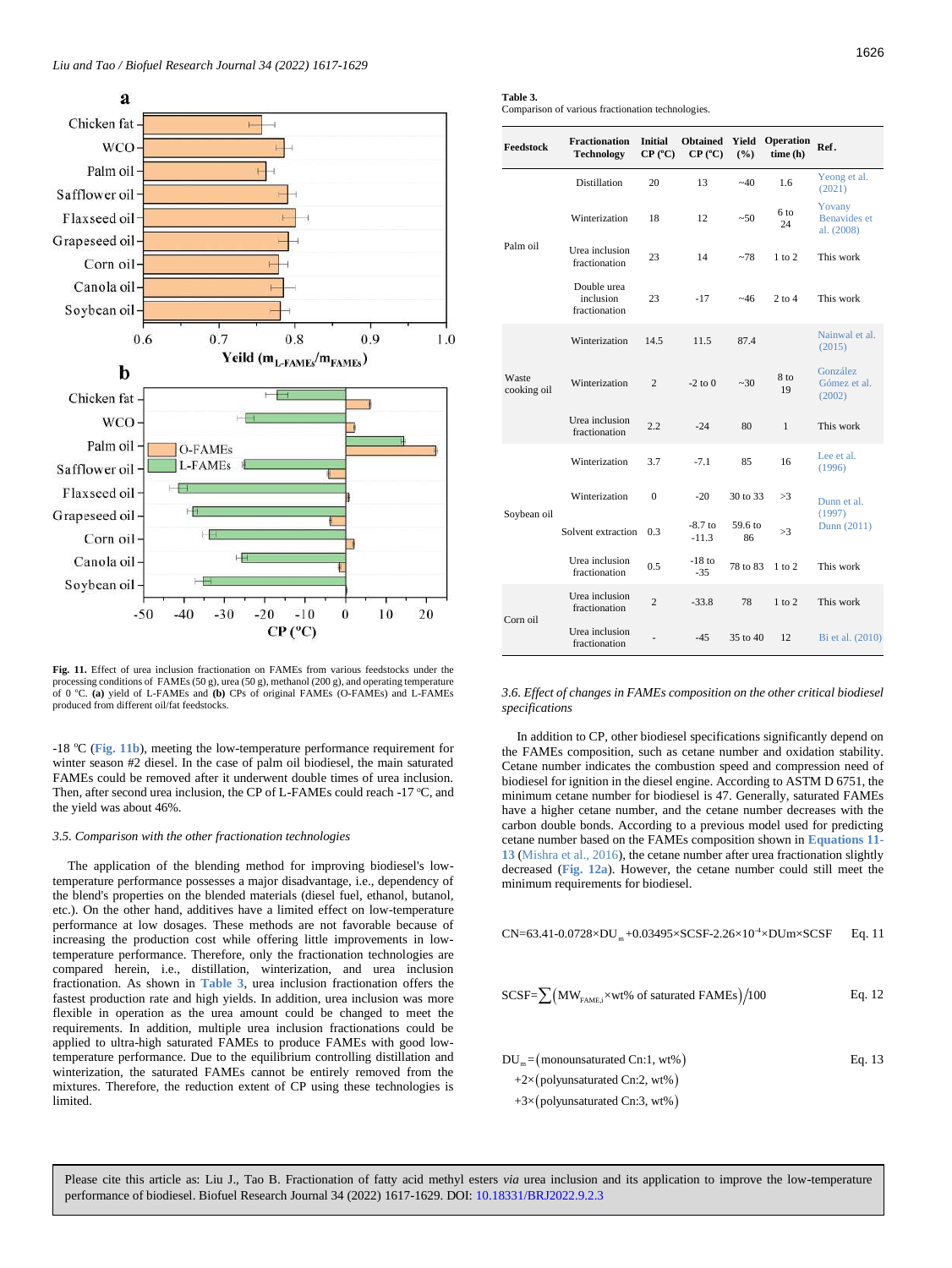

<span id="page-10-2"></span>Fig. 12. Changes in cetane number and oxidation stability after urea inclusion fractionation under the operation conditions: FAMEs (50 g), urea (50 g), methanol (200 g), and operating temperature C. (a) cetane number and (b) oxidation stability of original FAMEs (O-FAMEs) and L-FAMEs produced from different oil/fat feedstocks.

where CN is cetane number, SCSF the straight-chain saturated factor,  $DU_{m}$  the modified degree of unsaturation, Cn:1 the FAME with one double bond and number of n carbon atoms in the fatty acid function group, Cn:2 the FAME with two double bonds and number of n carbon atoms in the fatty acid function group, and Cn:3 the FAME with three double bonds and number of n carbon atoms in the fatty acid function group.

Another important specification for biodiesel is oxidation stability, affecting biodiesel quality during storage. The oxidized biodiesel could impair the fuel quality, resulting in bad engine performance. Compared to other factors, FAMEs composition is the most critical factor influencing oxidation stability. The oxidation stability of pure FAMEs tabulated in **[Table 4](#page-10-3)** shows that saturated FAMEs have good oxidation stability, but oxidation stability significantly decreases with increasing carbon double bonds. Moreover, temperature substantially affects oxidation stability. The oxidation stability index is used to check the effect of unsaturated FAMEs on oxidation stability (**[Eq.](#page-10-4) 14**) (Pullen and Saeed, 2014). The higher the oxidation stability index, the lower the oxidation stability.

### **Table 4.**

<span id="page-10-3"></span>Oxidation stability of pure FAMEs\*.

|                   | Oxidation stability (h) |        |  |  |
|-------------------|-------------------------|--------|--|--|
| <b>Pure FAMES</b> | 80 °C                   | 110 °C |  |  |
| C16:0             | >40                     | >40    |  |  |
| C18:0             | >40                     | >40    |  |  |
| C18:1             | 15.1                    | 2.5    |  |  |
| C18:2             | 3.5                     | 1      |  |  |
| C18:3             | 0.4                     | 0.2    |  |  |

\* Source: Moser (2009)

Another model used to predict the oxidation stability based on the polyunsaturated FAMEs is presented in **[Equation 15](#page-10-5)** (Park et al., 2008). However, these models only consider the unsaturated FAMEs, while the saturated FAMEs also play a vital role in oxidation stability as they decrease the unsaturation degree. A model based on the carbon double bonds concentrations was developed to predict the oxidation stability at the test temperature of 110 °C, considering both types of FAMEs ([Eqs. 16](#page-10-6) and [17](#page-10-7)). The data used in the proposed model for the statistical regression were obtained from previous studies (Park et al., 2008; Moser, 2009). Since urea inclusion fractionation removes the saturated FAMEs, it causes the L-FAMEs oxidation stability to decrease (**[Fig 12b](#page-10-2)**). The reduced extent of oxidation stability depended on the saturated FAMEs weight percentages decrease. In biodiesel from most feedstocks, except the highly saturated FAMEs feedstocks, antioxidants must be used to improve the oxidation stability.

<span id="page-10-4"></span>*Oxidation stability index* = 
$$
0.02(x_{c181}) + (x_{c182}) + 2(x_{c183})
$$
 Eq. 14

<span id="page-10-5"></span>*Oxidation stability* = 
$$
117.9259/(x_{C182} + x_{C183}) + 2.5905
$$
 Eq. 15

where  $x_{C18:1}$  the weight percentage of C18:1,  $x_{C18:2}$  the weight percentage of C18:2, and  $x_{C183}$  the weight percentage of C18:3.

<span id="page-10-6"></span>*Oxidation stability* = 
$$
1.851 + 37.807 \times \exp(-1.948 \times C_{C=C})
$$
 Eq. 16

<span id="page-10-7"></span>
$$
C_{C=C} = (x_{C181} / MW_{C181} + 2x_{C182} / MW_{C182} + 3x_{C183} / MW_{C183})
$$
 Eq. 17

### <span id="page-10-0"></span>*3.7. Emissions evaluation*

Biodiesel is similar to diesel fuels and can be directly used in the diesel engine. The biodiesel emissions in diesel engines are essential specifications to evaluate biodiesel's sustainability and effect on the environment. Previous studies showed that biodiesel combustion in a diesel engine reduced the emission of hydrocarbons, carbon monoxide, and particulate matter but increased the emission of nitrogen oxides (Zhu et al., 2011; Menkiel et al., 2014). These changes result from the ester functional groups in biodiesel. The effects of FAMEs structures on biodiesel emissions have been investigated (Zhu et al., 2016), and the findings can be used to evaluate the impact of urea inclusion fractionation on biodiesel emissions in the diesel engine. After urea inclusion fractionation, saturated FAMEs were significantly reduced, and the carbon chain length of the major unsaturated FAMEs was 18. Only chicken fat contained a relatively high amount of C16:1. The summary of the emissions changes after urea inclusion is shown in **[Table 5](#page-11-2)**. As seen, hydrocarbons, carbon monoxides, and particulate matter decreased while the nitrogen oxides emission increased.

# <span id="page-10-1"></span>**4. Conclusions and Prospects**

Poor low-temperature performance is the main factor inhibiting the usage of renewable, sustainable biodiesel. CP is the appropriate specification to characterize the low-temperature performance based on the phase changes. Urea inclusion fractionation provides a quick and efficient way to reduce CP by removing the saturated FAMEs. Current methods to reduce CP have limitations that the urea inclusion fractionation method could address while providing better efficiency. Urea inclusion fractionation for reducing CP was evaluated considering various factors: ratios of urea to FAMEs, ratios of methanol to FAMEs, various solvents, various feedstocks, and various operating temperatures. The driving force of urea inclusion fractionation is urea supersaturation in solution, which is influenced by the types of solvents, initial soluble urea fraction, type of FAMEs, and operating temperature. The most significant factor is the initial soluble urea fraction in the solution. The separation efficiency and selectivity depend on the saturation and carbon chain length. Most FAMEs with saturated FAMEs contents below 20% undergo single urea inclusion fractionation to produce L-FAMEs with CP values lower than -18 to -41  $^{\circ}$ C at 75 to 80% yield. Palm oil FAMEs undergo a double urea inclusion fractionation process to produce L-FAMEs with -17  $^{\circ}$ C at 46% yield. Besides CP, cetane number and oxidation stability were also predicted by models based on the FAMEs composition. The cetane number was better than the minimum requirement for biodiesel in response to urea inclusion fractionation. Oxidation stability decreased, but it can be improved by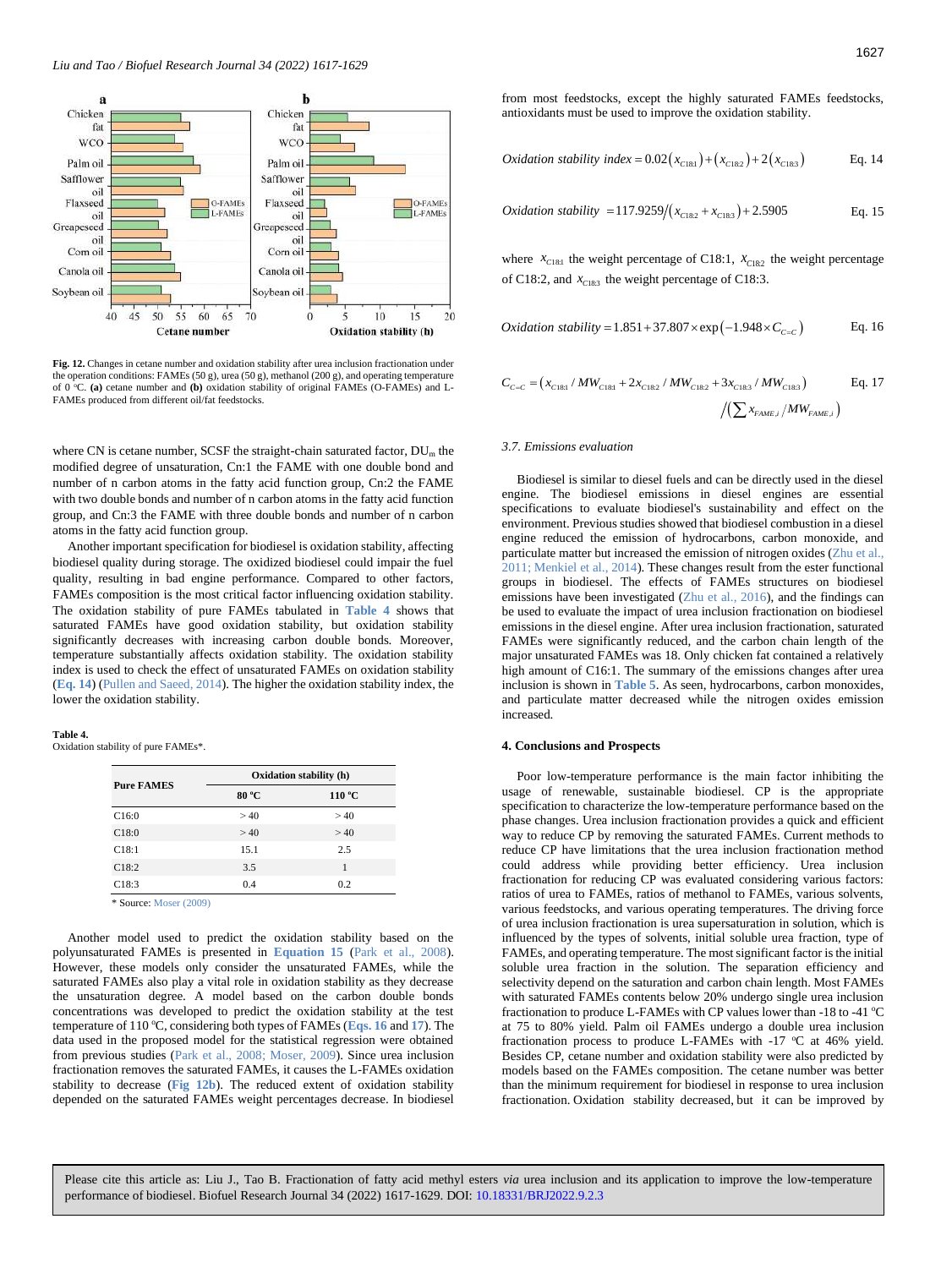#### <span id="page-11-2"></span>**Table 5.**

Effect of urea inclusion fractionation on biodiesel emissions.

| <b>Baseline fuel for comparison</b> | Engine speed (rpm) | <b>BMEP*</b> | <b>Hydrocarbons</b> | Carbon monoxide | Nitrogen oxides | <b>Particulate matter</b> |
|-------------------------------------|--------------------|--------------|---------------------|-----------------|-----------------|---------------------------|
|                                     | 1200               | Low          |                     |                 |                 |                           |
|                                     |                    | High         |                     | ₩               | Negligible      | ₩                         |
| Diesel                              | 2000               | Low          | ∗∗                  | ₩               |                 | ₩                         |
|                                     |                    | High         | ∗∗                  | ↓↓              |                 | ₩                         |
|                                     | 1200               | Low          |                     | ◡               | Negligible      | ◡                         |
|                                     |                    | High         | Negligible          | ↓↓              | Negligible      | ◡                         |
| Original FAMEs                      | 2000               | Low          |                     |                 |                 |                           |
|                                     |                    | High         |                     | ₩               |                 |                           |

\* BMEP: brake mean effective pressure

adding antioxidants. After urea inclusion fractionation, L-FAMEs tend to cause lower emissions of hydrocarbons, carbon monoxides, and particulate matter but increased emission of nitrogen oxides.

Urea inclusion fractionation provides a way to make the unsaturated FAMEs enriched mixtures. Besides being winter season biodiesel, these FAMEs can also be used as feedstocks for chemicals production, such as estolides as biolubricants through epoxidation.

#### <span id="page-11-0"></span>**Acknowledgements**

This work was financially supported by Indiana Soybean Alliance.

## <span id="page-11-1"></span>**References**

- [1] [Atabani, A.E., Silitonga, A.S., Badruddin, I.A., Mahlia, T.M.I., Masjuki,](https://www.sciencedirect.com/science/article/abs/pii/S1364032112000044)  [H.H., Mekhilef, S., 2012. A comprehensive review on biodiesel as an](https://www.sciencedirect.com/science/article/abs/pii/S1364032112000044)  [alternative energy resource and its characteristics. Renew. Sust. Energy](https://www.sciencedirect.com/science/article/abs/pii/S1364032112000044)  [Rev. 16\(4\), 2070-2093.](https://www.sciencedirect.com/science/article/abs/pii/S1364032112000044)
- [2] [Bai, H., Tian, J., Talifu, D., Okitsu, K., Abulizi, A., 2022. Process](https://doi.org/10.1016/j.fuel.2022.123697)  [optimization of esterification for deacidification in waste cooking oil:](https://doi.org/10.1016/j.fuel.2022.123697)  [RSM approach and for biodiesel production assisted with ultrasonic and](https://doi.org/10.1016/j.fuel.2022.123697)  [solvent. Fuel, 318, 123697.](https://doi.org/10.1016/j.fuel.2022.123697)
- [3] [Bi, Y., Ding, D., Wang, D., 2010. Low-melting-point biodiesel derived](https://www.sciencedirect.com/science/article/abs/pii/S0960852409012425)  [from corn oil via urea complexation. Bioresour. Technol. 101\(4\), 1220-](https://www.sciencedirect.com/science/article/abs/pii/S0960852409012425) [1226.](https://www.sciencedirect.com/science/article/abs/pii/S0960852409012425)
- [4] [Bist, S., Tao, B.Y., Mohtar, S., 2009. Method for separating saturated and](https://patents.google.com/patent/US20090199462A1/en)  [unsaturated fatty acid esters and use of separated fatty acid esters.](https://patents.google.com/patent/US20090199462A1/en)  [US20090199462A1.](https://patents.google.com/patent/US20090199462A1/en)
- [5] [Boey, P.L., Maniam, G.P., Hamid, S.A., 2009. Biodiesel production via](https://www.sciencedirect.com/science/article/abs/pii/S0960852409009043)  [transesterification of palm olein using waste mud crab \(](https://www.sciencedirect.com/science/article/abs/pii/S0960852409009043)*Scylla serrata*) [shell as a heterogeneous catalyst. Bioresour. Technol. 100\(24\), 6362-](https://www.sciencedirect.com/science/article/abs/pii/S0960852409009043) [6368.](https://www.sciencedirect.com/science/article/abs/pii/S0960852409009043)
- [6] [Bouaid, A., Hahati, K., Martinez, M., Aracil, J., 2014. Biodiesel](https://www.sciencedirect.com/science/article/abs/pii/S1385894713013405)  [production from biobutanol. improvement of cold flow properties. Chem.](https://www.sciencedirect.com/science/article/abs/pii/S1385894713013405)  [Eng. J. 238, 234-241.](https://www.sciencedirect.com/science/article/abs/pii/S1385894713013405)
- [7] [Cardoso, C.C., Celante, V.G., De Castro,](https://www.sciencedirect.com/science/article/pii/S0016236114006693) E.V.R., Pasa, V.M.D., 2014. [Comparison of the properties of special biofuels from palm oil and its](https://www.sciencedirect.com/science/article/pii/S0016236114006693)  [fractions synthesized with various alcohols. Fuel. 135, 406-412.](https://www.sciencedirect.com/science/article/pii/S0016236114006693)
- [8] [Cetinkaya, M., Karaosmanoǧlu, F., 2004. Optimization of base](https://pubs.acs.org/doi/abs/10.1021/ef049891c?casa_token=oph34ShJcDMAAAAA:qRhJU8oheyrteYlwPwgkEwEQEUFAnwM7WCakoj2J9ai9IC1sdoJFFxti27E9rDTEbpCEpVSIOmdU0MvM)-catalyzed [transesterification reaction of used cooking oil. Energy Fuels. 18\(6\),](https://pubs.acs.org/doi/abs/10.1021/ef049891c?casa_token=oph34ShJcDMAAAAA:qRhJU8oheyrteYlwPwgkEwEQEUFAnwM7WCakoj2J9ai9IC1sdoJFFxti27E9rDTEbpCEpVSIOmdU0MvM)  [1888-1895.](https://pubs.acs.org/doi/abs/10.1021/ef049891c?casa_token=oph34ShJcDMAAAAA:qRhJU8oheyrteYlwPwgkEwEQEUFAnwM7WCakoj2J9ai9IC1sdoJFFxti27E9rDTEbpCEpVSIOmdU0MvM)
- [9] [Chiu, C.W., Schumacher, L.G., Suppes, G.J., 2004. Impact of cold flow](https://www.sciencedirect.com/science/article/abs/pii/S0961953404000868)  [improvers on soybean biodiesel blend. Biomass Bioenergy. 27\(5\), 485-](https://www.sciencedirect.com/science/article/abs/pii/S0961953404000868) [491.](https://www.sciencedirect.com/science/article/abs/pii/S0961953404000868)
- [10] [Dunn, R.O., 2009. Effects of minor constituents on cold flow properties](https://www.sciencedirect.com/science/article/abs/pii/S0360128509000331)  [and performance of biodiesel. Prog. Energy Combust. Sci. 35\(6\), 481-](https://www.sciencedirect.com/science/article/abs/pii/S0360128509000331) [489.](https://www.sciencedirect.com/science/article/abs/pii/S0360128509000331)
- [11] Dunn, R.O., Shockley, M.W., Bagby, M.O., 1997. Winterized methyl [esters from soybean oil: an alternative diesel fuel with improved low](https://www.jstor.org/stable/44731599)[temperature flow properties. SAE Trans. 640-649.](https://www.jstor.org/stable/44731599)
- [12] Dunn, R.O., 2011. Improving the cold flow properties of biodiesel by fractionation, in: Ng, T.-B. [\(Ed.\), Soybean -](https://www.intechopen.com/chapters/15788) Applications and [Technology. Intech.](https://www.intechopen.com/chapters/15788) Croatia, pp. 211-240.
- [13] Foon, C.S., Liang, Y.C., Lida, N., Mat, H., May, C.Y., Institusi, P., [Bangi, B.B., Pantai, L., Lumpur, K., 2006. Crystallisation and](https://thescipub.com/pdf/ajassp.2006.1859.1863.pdf)  [Melting Behavior of Methyl Esters of Palm Oil. Am. J. Appl. Sci.](https://thescipub.com/pdf/ajassp.2006.1859.1863.pdf)  [3\(5\), 1859-1863.](https://thescipub.com/pdf/ajassp.2006.1859.1863.pdf)
- [14] [González Gómez, M.G., Howard-Hildige, R., Leahy, J.J., Rice, B.,](https://www.sciencedirect.com/science/article/abs/pii/S001623610100117X)  [2002. Winterisation of waste cooking oil methyl ester to improve cold](https://www.sciencedirect.com/science/article/abs/pii/S001623610100117X)  [temperature fuel properties. Fuel. 81\(1\), 33-39.](https://www.sciencedirect.com/science/article/abs/pii/S001623610100117X)
- [15] [Hayes, D.G., Bengtsson, Y.C., Van Alstine, J.M., Setterwall, F.,](https://link.springer.com/article/10.1007/s11746-998-0190-9)  [1998. Urea complexation for the rapid, ecologically responsible](https://link.springer.com/article/10.1007/s11746-998-0190-9)  [fractionation of fatty acids from seed oil. J. Am. Oil Chem. Soc.](https://link.springer.com/article/10.1007/s11746-998-0190-9)  [75\(10\), 1403-1409.](https://link.springer.com/article/10.1007/s11746-998-0190-9)
- [16] [Hazrat, M.A., Rasul, M.G., Mofijur, M., Khan, M.M.K., Djavanroodi,](https://www.frontiersin.org/articles/10.3389/fenrg.2020.598651/full)  [F., Azad, A.K., Bhuiya, M.M.K., Silitonga, A.S., 2020. A mini review](https://www.frontiersin.org/articles/10.3389/fenrg.2020.598651/full)  [on the cold flow properties of biodiesel and its blends. Front. Energy](https://www.frontiersin.org/articles/10.3389/fenrg.2020.598651/full)  [Res. 326.](https://www.frontiersin.org/articles/10.3389/fenrg.2020.598651/full)
- [17] [Imahara, H., Minami, E., Hari, S., Saka, S., 2008. Thermal stability](https://www.sciencedirect.com/science/article/abs/pii/S0016236107001767)  [of biodiesel in supercritical methanol. Fuel. 87\(1\), 1-6.](https://www.sciencedirect.com/science/article/abs/pii/S0016236107001767)
- [18] [Kalligeros, S., Zannikos, F., Stournas, S., Lois, E., Anastopoulos, G.,](https://www.sciencedirect.com/science/article/abs/pii/S0961953402000922)  [Teas, C., Sakellaropoulos, F., 2003. An investigation of using](https://www.sciencedirect.com/science/article/abs/pii/S0961953402000922)  [biodiesel/marine diesel blends on the performance of a stationary](https://www.sciencedirect.com/science/article/abs/pii/S0961953402000922)  [diesel engine. Biomass Bioenergy. 24\(2\), 141-149.](https://www.sciencedirect.com/science/article/abs/pii/S0961953402000922)
- [19] [Lapuerta, M., Rodríguez-Fernández, J., Fernández-Rodríguez, D.,](https://www.sciencedirect.com/science/article/pii/S0016236118304927)  [Patiño-Camino, R., 2018. Cold flow and filterability properties of n](https://www.sciencedirect.com/science/article/pii/S0016236118304927)[butanol and ethanol blends with diesel and biodiesel fuels. Fuel. 224,](https://www.sciencedirect.com/science/article/pii/S0016236118304927)  [552-559.](https://www.sciencedirect.com/science/article/pii/S0016236118304927)
- [20] Lee, F.M., Lahti, L.E., 1972. Solubility of urea in water-alcohol [mixtures. J. Chem. Eng. Data 17\(3\), 304-306.](https://pubs.acs.org/doi/pdf/10.1021/je60054a020)
- [21] Lee, I., Johnson, L.A., Hammond, E.G., 1996. Reducing the [crystallization temperature of biodiesel by winterizing methyl soyate.](https://aocs.onlinelibrary.wiley.com/doi/abs/10.1007/BF02518119)  [J. Am. Oil Chem. Soc. 73\(5\), 631-636.](https://aocs.onlinelibrary.wiley.com/doi/abs/10.1007/BF02518119)
- [22] [Lee, Y.H., Choi, K.S., Jang, Y.S., Shin, J.A., Lee, K.T., Choi, I.H.,](https://www.koreascience.or.kr/article/JAKO201418958178575.page)  [2014. Improvement of Low-temperature fluidity of biodiesel from](https://www.koreascience.or.kr/article/JAKO201418958178575.page)  [vegetable oils and animal fats using urea for reduction of total](https://www.koreascience.or.kr/article/JAKO201418958178575.page)  saturated FAME. J. Korean [Appl. Sci. Technol. 31\(1\), 113-119.](https://www.koreascience.or.kr/article/JAKO201418958178575.page)
- [23] McCormick, R., 2006. DOE / GO-102006-2358 Third Edition September 2006.
- [24] [Menkiel, B., Donkerbroek, A., Uitz, R., Cracknell, R., Ganippa, L.,](https://www.sciencedirect.com/science/article/abs/pii/S0016236113010235)  [2014. Combustion and soot processes of diesel and rapeseed methyl](https://www.sciencedirect.com/science/article/abs/pii/S0016236113010235)  [ester in an optical diesel engine. Fuel. 118, 406-415.](https://www.sciencedirect.com/science/article/abs/pii/S0016236113010235)
- [25] [Mishra, S., Anand, K., Mehta, P.S., 2016. Predicting the Cetane](https://pubs.acs.org/doi/abs/10.1021/acs.energyfuels.6b01343)  [Number of Biodiesel Fuels from Their Fatty Acid Methyl Ester](https://pubs.acs.org/doi/abs/10.1021/acs.energyfuels.6b01343)  [Composition. Energy Fuels. 30\(12\), 10425-10434.](https://pubs.acs.org/doi/abs/10.1021/acs.energyfuels.6b01343)
- [26] [Monthly Energy Review, 2022. U.S. Energy Information](https://www.eia.gov/totalenergy/data/monthly/pdf/mer.pdf)  [Administration.](https://www.eia.gov/totalenergy/data/monthly/pdf/mer.pdf)
- [27] [Monthly Biodiesel Production Report, 2021. U.S. Energy Information](https://www.eia.gov/biofuels/biodiesel/production/biodiesel.pdf) [Administration.](https://www.eia.gov/biofuels/biodiesel/production/biodiesel.pdf)
- [28] [Moser, B.R., 2009. Comparative oxidative stability of fatty acid alkyl](https://link.springer.com/article/10.1007/s11746-009-1376-5)  [esters by accelerated methods. J. Am. Oil Chem. Soc. 86\(7\), 699-706.](https://link.springer.com/article/10.1007/s11746-009-1376-5)
- [29] [Nainwal, S., Sharma, N., Sharma, A. Sen, Jain, Shivani, Jain,](https://www.sciencedirect.com/science/article/abs/pii/S0360544215007732)  [Siddharth, 2015. Cold flow properties improvement of Jatropha](https://www.sciencedirect.com/science/article/abs/pii/S0360544215007732)  [curcas biodiesel and waste cooking oil biodiesel using winterization](https://www.sciencedirect.com/science/article/abs/pii/S0360544215007732)  [and blending. Energy. 89, 702-707.](https://www.sciencedirect.com/science/article/abs/pii/S0360544215007732)